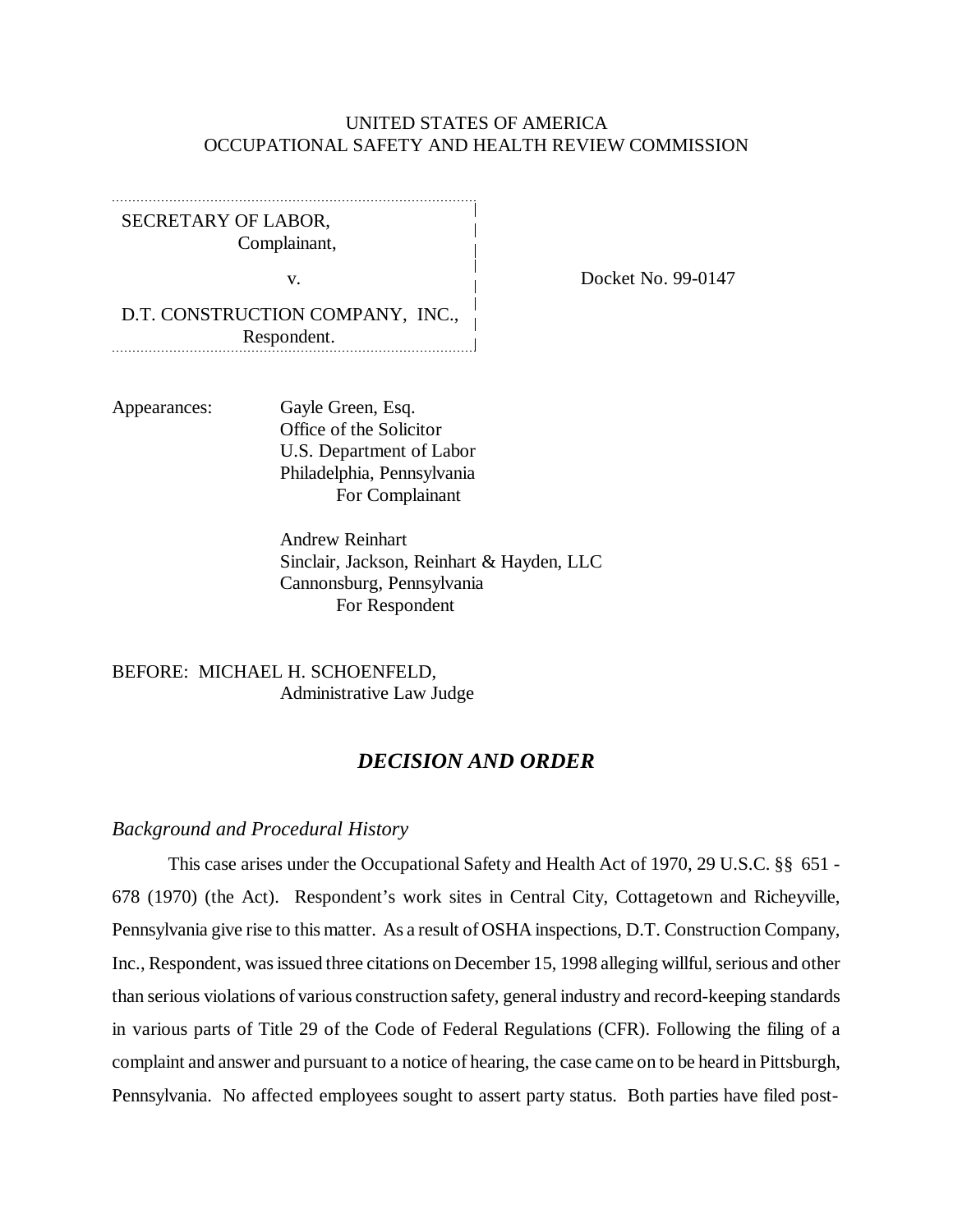hearing briefs.

### *Jurisdiction*

Complainant alleges, and Respondent does not deny, that it is an employer engaged in the installation of underground water and sewer systems. It is undisputed that at the time of these inspections Respondent was engaged in excavating and installing water and sewer lines in a number of locations in Pennsylvania. Respondent does not deny that it uses tools, equipment and supplies which have moved in interstate commerce. I find that Respondent is engaged in a business affecting interstate commerce.

Based on the above finding, I conclude that Respondent is an employer within the meaning of § 3(5) of the Act. Accordingly, the Commission has jurisdiction over the subject matter and the parties.

### *Discussion*

*Alleged Willful Violations*

Citation 2, Items 1, 2 and 3 29 CFR § 1926.652(a)(1)

Citation 2 alleges three separate, distinct instances of violations of the standard at 29 CFR §  $1926.652(a)(1)$ . The standard requires that excavations greater than 5 feet in depth, in materials other than solid rock, be sloped, shored, sheeted, braced or otherwise properly protected against cave-ins.<sup>1</sup>

<sup>&</sup>lt;sup>1</sup> The standard provides:

<sup>(</sup>a)(1) Each employee in an excavation shall be protected from cave-ins by an adequate protective system designed in accordance with paragraph (b) or (c) of this section except when:  $(a)(1)(i)$  Excavations are made entirely in stable rock; or  $(a)(1)(ii)$  Excavations are less than 5 feet  $(1.52 \text{ m})$  in

depth and examination of the ground by a competent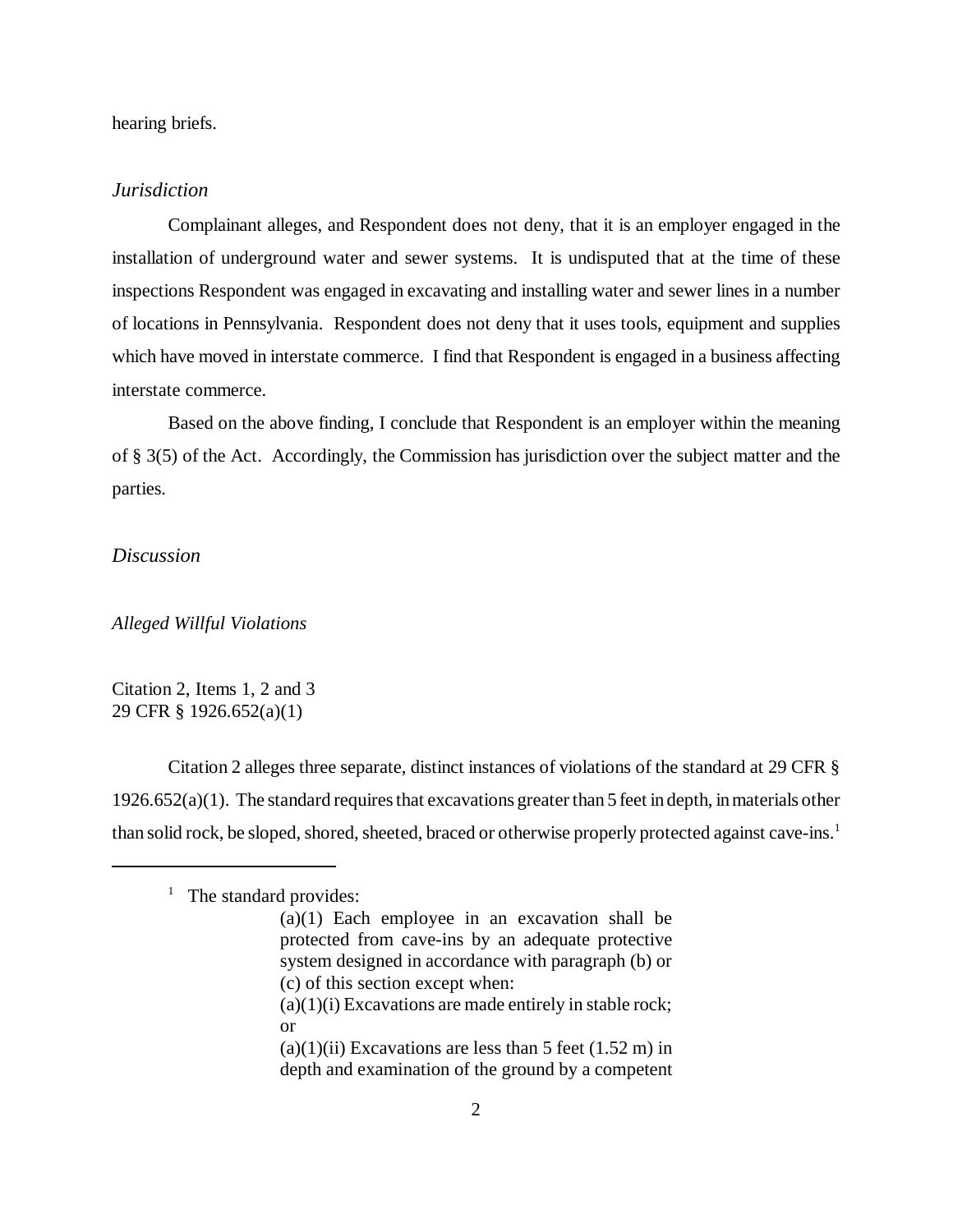The citation alleges that Respondent was in violation of the standard at the following locations on the following dates: 1) Chestnut and Central Avenues in Central City, Pennsylvania, on or about September 10, 1998 (Item 1); and 2) River Avenue and Popular (sic.) in Central City, Pennsylvania, on or about September 9, 1998 (Item 2); and 3) an unidentified location in Cottagetown, Pennsylvania., on or about June 22, 1998 (Item 3).<sup>2</sup> It is alleged that the violation in each instance was willful. A penalty of \$70,000 is proposed for each of the three alleged violations.

#### Citation 2, Item 1

The only alleged willful violation actually witnessed by the Compliance Officer (CO) is embodied in Item 1. The CO testified that he observed an employee of Respondent, Chris Leighy, working in an excavation on September 10, 1998. He photographed the scene. (GX-4, 5, 6) The CO stated that he measured the depth of the trench in "four or five" locations using a 25-foot steel tape measure. He recorded depths on one side of the trench to be between 6' 4" and 6' 7" and 4' 6" on the other side. The trench was benched back approximately 1 foot on the shallow side. (Tr. 120, GX

person provides no indication of a potential cave-in.

<sup>2</sup> In general, to prove a violation of a standard, the Secretary must demonstrate by a preponderance of the evidence (1) that the cited standard applies, (2) non-compliance with the terms of the standard, (3) employee exposure or access to the hazard created by the non-compliance, and (4) the employer knew, or, with the exercise of reasonable diligence could have known, of the condition. *Astra Pharmaceutical Products, Inc.*, 9 BNA OSHC 2126, 2129 (No. 78-6247, 1981); *Dun-Par Engineered Form Co.*, 12 BNA OSHC 1949 (No. 79-2553), *rev'd & remanded on other grounds*, 843 F.2d 1135 (8th Cir. 1988), *decision on remand* 13 BNA OSHC 2147 (1989).

The cited standard unequivocally requires cave-in protection for employees working in all excavations. The following sub-parts, (i and ii) create exceptions for excavations "made entirely in stable rock" or for those "less than 5 feet. . . in depth. . . ." The Commission has held that the principle regarding allocating burdens of proof regarding exceptions is applicable to the cave-in protection requirements imposed by this particular standard. *C.J. Hughes Construction, Inc.,* 17 BNA OSHC 1753, 1756 (No. 93-3177, 1996). Consequently, once the Secretary showed that Respondent's employees worked in an excavation, the standards in Subpart P are applicable under the scope and applicability provisions of 29 CFR § 1926.650(a), and the existence of the violative condition is established unless rebutted. Where, as here, both parties have introduced much evidence as the depths of the trenches involved and the evidence is sufficient enough to base factual findings as to actual depth, resolution of the issue is based on the merits and relative weight of the evidence.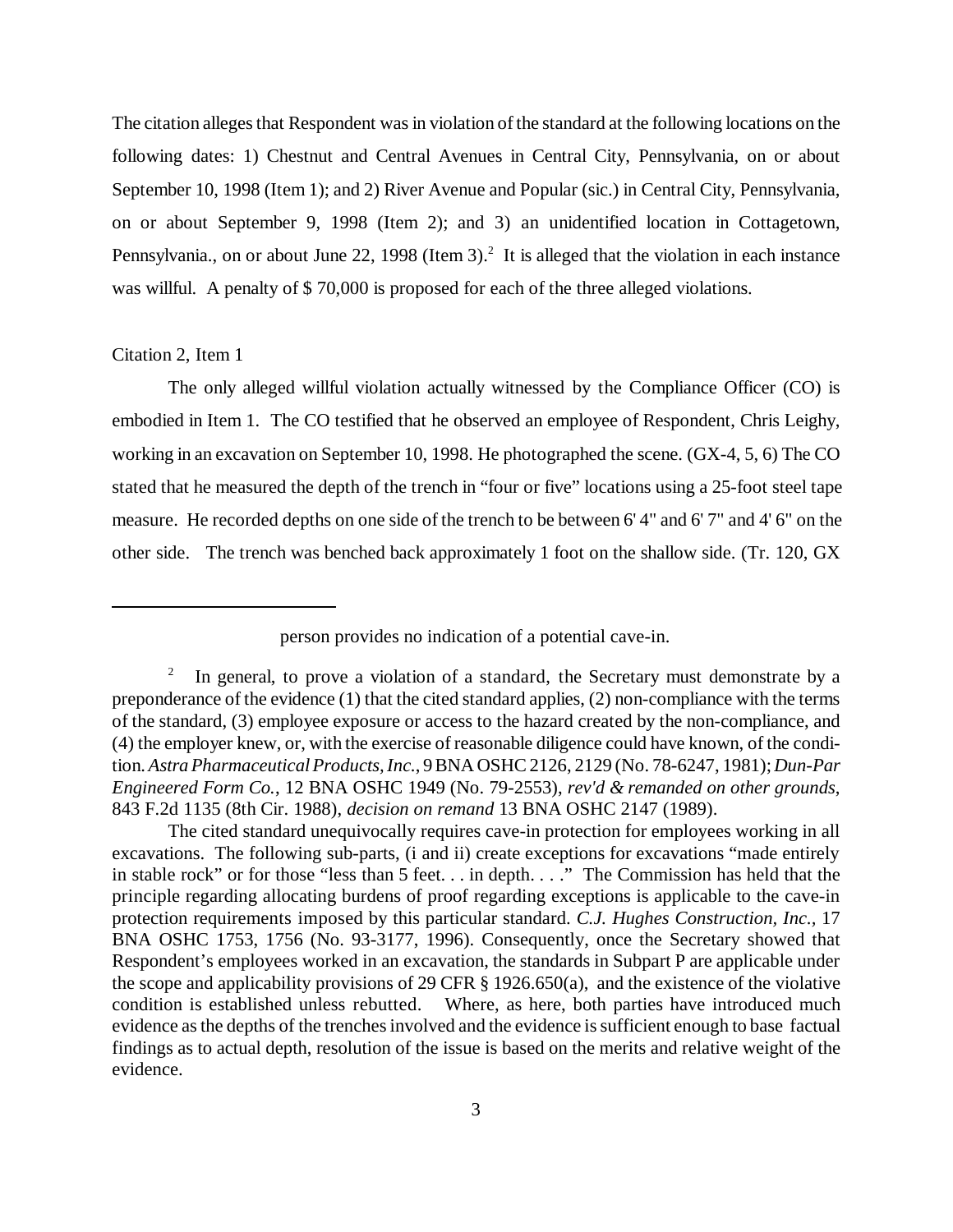-4, 9) The trench was equipped with no shoring, sheeting or bracing of any kind. (Tr. 131) A trench box arrived at the site some 20 minutes after the CO arrived. (Tr. 123) An area near a manhole measured 7' to 7'2" in depth. (Tr. 120-24) Based upon a sample taken by the CO and analyzed by OSHA's laboratory, the soil was found to be "sandy clay" classified as Type B. (Tr. 126-31, 514-18; GX-9, 10). The CO described the sides of the trench as showing cracks and sloughing soil (Tr. 122- 23, 136; GX-8) The Secretary's soils expert described a photograph as showing a fracture or fissure which indicated weakened strength or instability. (Tr. 519)

Respondent does not directly deny that the violation existed or point to evidence conflicting or rebutting that of the CO. Rather, primarily through cross-examination of the CO, Respondent appears to urge the conclusion that the Secretary has not made out a *prima facie* case of reliable evidence. For the following reasons, I credit the testimony of the CO and find sufficient reliable evidence to fulfill the Secretary's burden of showing that the violative condition existed.

Respondent's brief cannot be relied upon for a fair statement of the case. While it is accepted that a brief should set forth arguments in the submitting party's favor, it should set out the evidence accurately. Respondent's brief does not do so.

For example, Respondent deals with the CO's measurements of the trench by first pointing out that "the CO admitted that any bending of the tape measure could increase the depth of the trench being measured. (Tr. 309)." (Resp. brief, p. 15) The portion of the transcript cited by Respondent indeed contains the CO's agreement with Respondent's counsel on cross-examination that "if a tape measure was bent, it could affect the measurements" even to the degree that "it could" result in an improper measurement showing a trench to be over 5 feet deep when, in actuality, it was not deeper than 5 feet. (Tr. 309) Respondent's conclusion or suggested inference from such testimony that the measurements taken with the steel tape in this case were perhaps incorrect does not stand when compared to the CO's direct testimony, which raises just the opposite inference, *i.e.*, that even though a steel tape such as his could bend "if you bend it on purpose," it did not, in fact, bend in this case while he took his several measurements. (Tr. 124-25) In a similar fashion, Respondent seeks to make much of the CO's direct testimony that some "30 to 40 seconds" elapsed between the time he first saw an employee in the trench and the time he asked a foreman to remove the employee from the trench. (Resp. brief, p. 15; Tr.132-33, 306-07) but does not acknowledge the CO's explanation that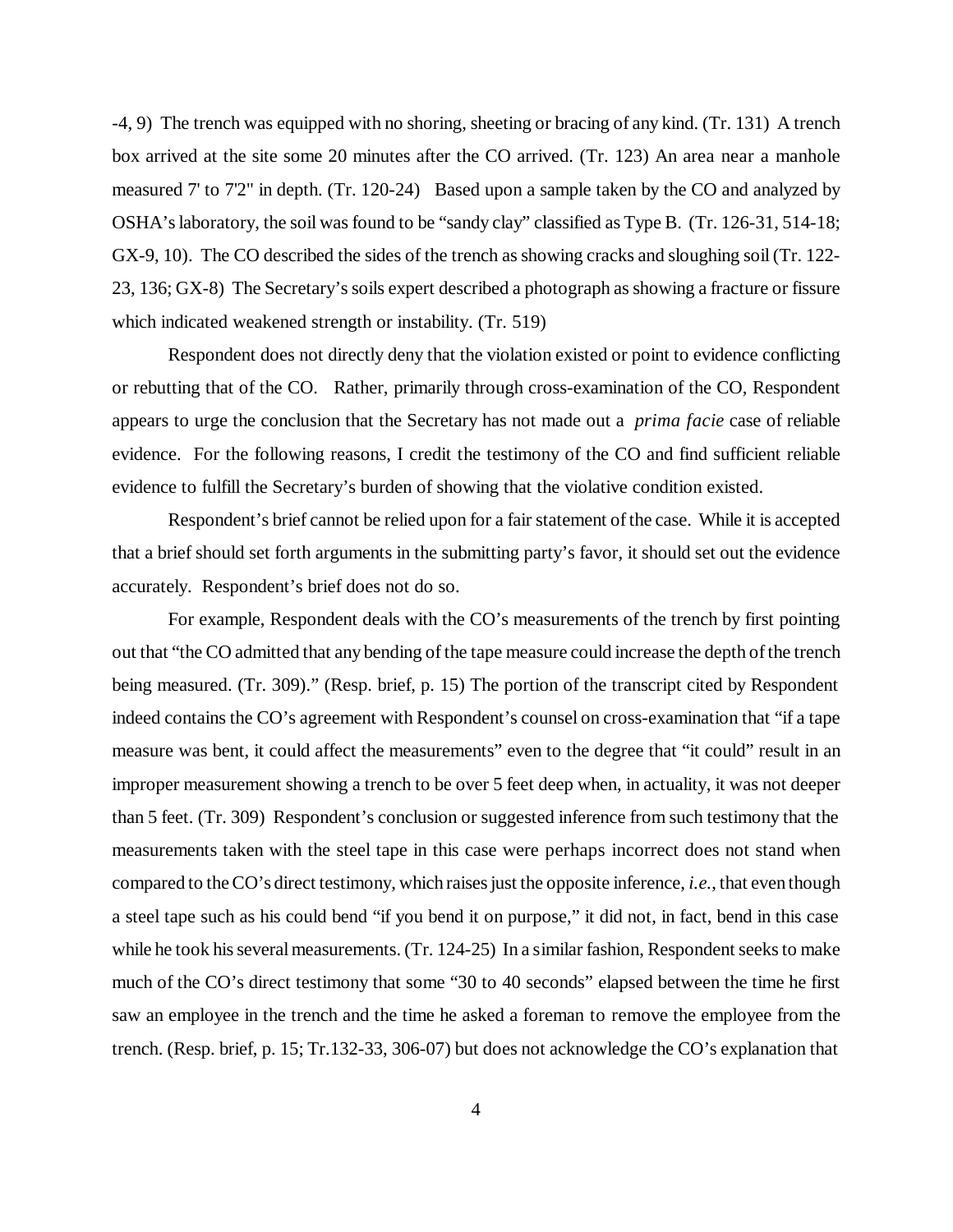even though he perhaps should have had the employee out of danger as soon as possible, "sometimes employers get mad" when others order their employees about and that he responded in the "quickest [he] could to get that employee out of that trench." (Tr. 307)

Respondent's arguments regarding the use or non-use of "cut sheets" and "as-built" sheets is comparable.<sup>3</sup> Indeed, a careful analysis of Respondent's post-hearing brief regarding "cut-sheets" reveals significant misstatements as well as much hyperbole.

Respondent seeks to diminish the evidentiary weight of the CO's measurements by arguing that the CO relied on "cut sheets" to arrive at his trench depth figures, that "cut sheets" are less accurate that "as-builts," that the CO did not even know what "as-builts" are, and that the Secretary did not introduce into evidence the "as-builts" "from any of the subject trenches." (Resp. brief, pp. 15-16) Aside from the fact that the CO stated that he did not know anything about "as-builts," the remaining arguments are misleading. Respondent's brief states "[t]he CO testified that he also determined the depth of the trench through the use of "cut sheets." (p. 15). The actual testimony, however, shows that the word "determine" came from counsel, not the CO. The relevant dialogue is as follows:

> Q Did you do anything else to determine the measurement of this trench?

A I looked at the cut sheet for this area.

Q Okay. Did you discuss the cut sheet measurement with anybody? How did you find out where to look on the cut sheet?

A Don Gindlesperger, the inspector.

Q And was the cut sheet measurements similar to what you found?

A Similar, yes. I believe they were a little bit deeper than what I had, if I remember correctly.

Respondent's brief (*Id.*) also cites to the following testimony:

Q Are you saying we have to take your word [regarding measurements] on that?

A I am saying that's what the depth of that trench was.

Q But we are forced, out of necessity, to take your word for that, true?

 $3$  "Cut sheets" (GX-33) are prepared by surveyors before a trenching job starts, and "asbuilt" or "manhole" sheets (GX-34) are made by taking actual measurements of manholes after a project is done. (Tr. 609-10, 615-16)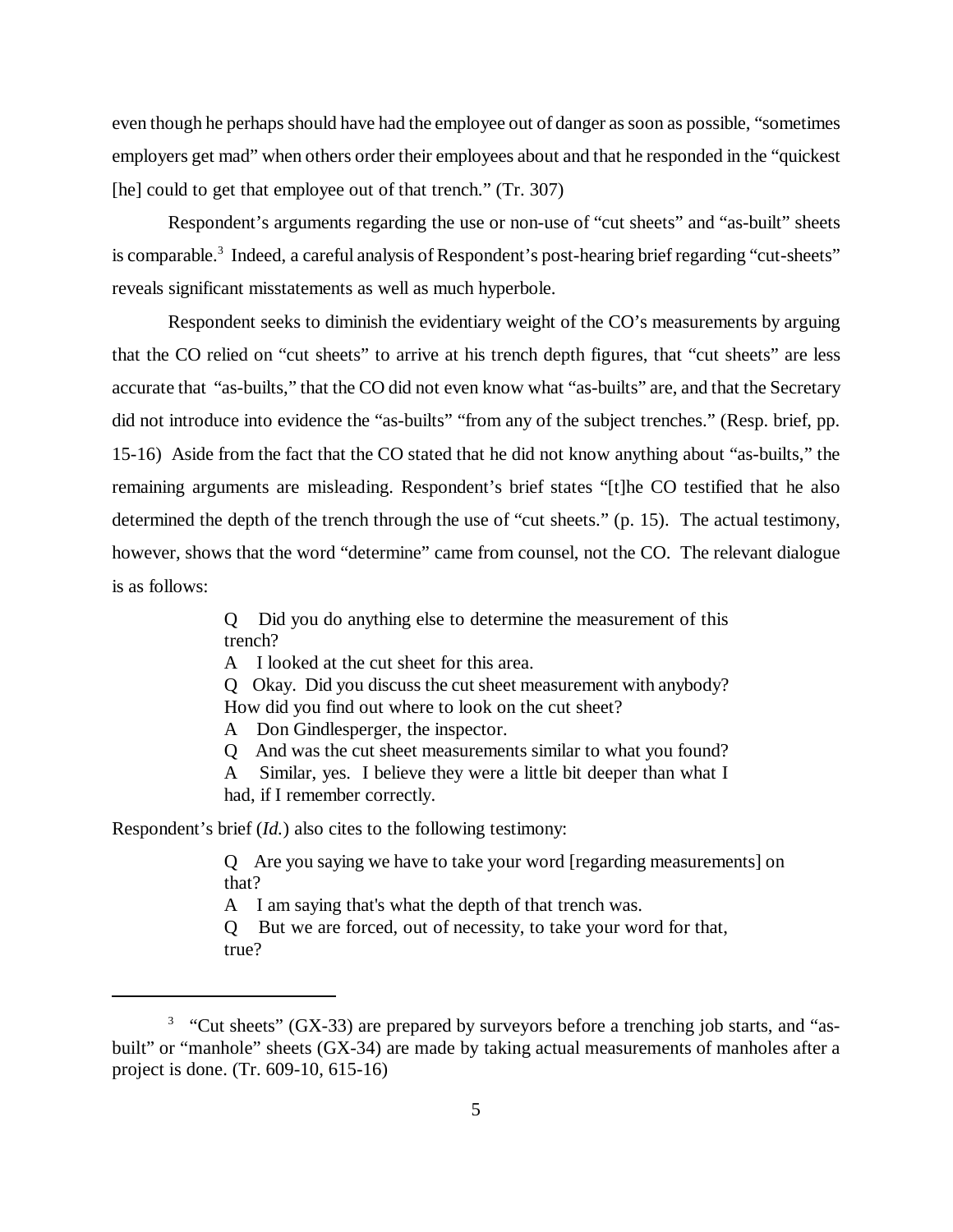A That and the cut sheets.

Q You said the cut sheets, though, are not the ultimate indicator or will not confirm the depth of a trench, true?

A They would confirm the grade of the pipe, the level of the pipe.

Q Didn't you testify earlier that a cut sheet will not confirm the depth of a trench?

A That's true. At times, that's true.

Q So, that's not true that the cut sheets will confirm in every instance the depth of a trench?

A The cut sheets would confirm the bottom of the pipe, the depth of that pipe; the bottom of that pipe in that trench.

Q But, it won't confirm the depth of the trench, will it?

A Normally, it would. It would only be on a rare occasion that it wouldn't.

Q Only on a rare occasion will a cut sheet not confirm the depth of a trench?

A From what I understand from cut sheets, yes.

Q And your understanding of cut sheets comes solely from Don Gindlesperger? Or do you have information on --

A On this job site, Don Gindlesperger mainly. Yes.

Q So, on this job site, your information from Don Gindlesperger is that in the majority of instances the cut sheet will confirm the depth of all the trenches?

A Generally speaking, yes.

The above dialogue is not fairly portrayed in Respondent's brief. It would have been more accurate to state that the CO's testimony raises the inference that he relied, at least in part, on the cut sheets to arrive at a conclusion as to the depth of the trench. In its brief, Respondent makes the factual statement that "work conditions may cause the cut sheet depth to be several feet different from the depth indicated on the final "as-built." There is some testimony that at least in one place the trench was actually dug 1.8 feet deeper than that shown on the "cut sheet." (Tr. 617-19).<sup>4</sup> The statement that the difference could be "several feet" is supported by no citation supplied by Respondent. There is testimony, however, from Respondent's most senior manager to that effect. (Tr. 696)

Based on the above, I find credible and unrebutted the CO's testimony as to the configuration

<sup>&</sup>lt;sup>4</sup> At this particular point the "cut sheet" showed a depth of 7.6 or 7.86 feet and the actual depth was 9.40 feet. (Tr. 619-20)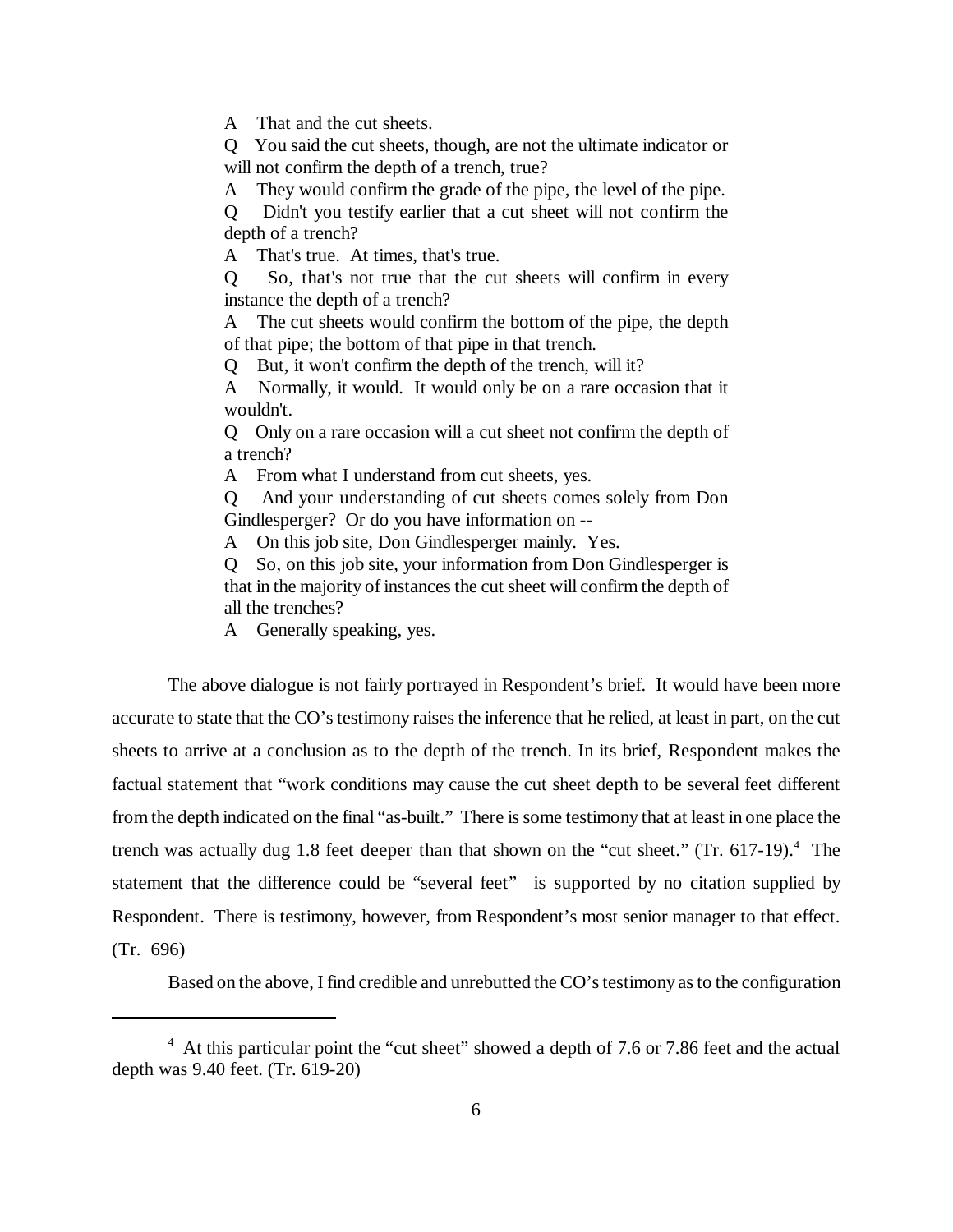of the trench and reject Respondent's arguments that his testimony was unreliable. I thus find that the violative condition existed as cited.

I also find that Respondent's knowledge of the existence of the violative condition has been established, given that the trench was in plain view and Respondent's foreman was right beside the trench. (Tr. 133)

There is no dispute that at least one employee was exposed by working (and being photographed) in the unprotected trench.

Under Commission precedent, a violation is serious if the probable result would be serious injury or death. *Brown & Root, Inc., Power Plant Div.,* 8 BNA OSHC 1055, 1060 (No. 76-3942, 1980). Certain conditions, such as unshored trenches, pose hazards which are generally recognized to likely result in serious injuries. As discussed *infra*, at least twice in the past trenches dug by Respondent had collapsed. Respondent was fortunate that the collapses resulted in no fatalities and arguably no serious injuries. The essential nature of collapses in trenches over 5 feet deep is such that serious injury or death is the likely result. The Commission will not ignore the obvious. For example, the Commission has held serious violations to have been demonstrated under circumstances where the hazard was a fall of 10 to 15 feet. *Brown-McKee, Inc.,* 8 BNA OSHC 1247 (No. 76-982, 1980); *P.P.G. Industries, Inc.,* 6 BNA OSHC 1050 (No. 15426, 1977).

The Secretary also alleges this violation to have been willful.

In a recent decision the Commission identified the employer's state of mind as the "focal point" for finding a violation willful. The Commission stated that there are two ways in which the Secretary can establish willfulness. First, the employer "knows of the legal duty to act," and knowing an employee is exposed to a hazard, nonetheless "fails to correct or eliminate the hazardous exposure." Second, the employer's state of mind was "such that, if informed of the duty to act, it would not have cared." *Branham Sign Co.,* 18 BNA OSHC 2132, 2134 (No.98-0752, 1000)(*Branham*). Under the facts of this case, the violation was properly classified as willful.

Evidence that an employer knew of a an employees exposure to hazardous conditions but disregarded it and did nothing to eliminate the condition is directly within the Commission's precedent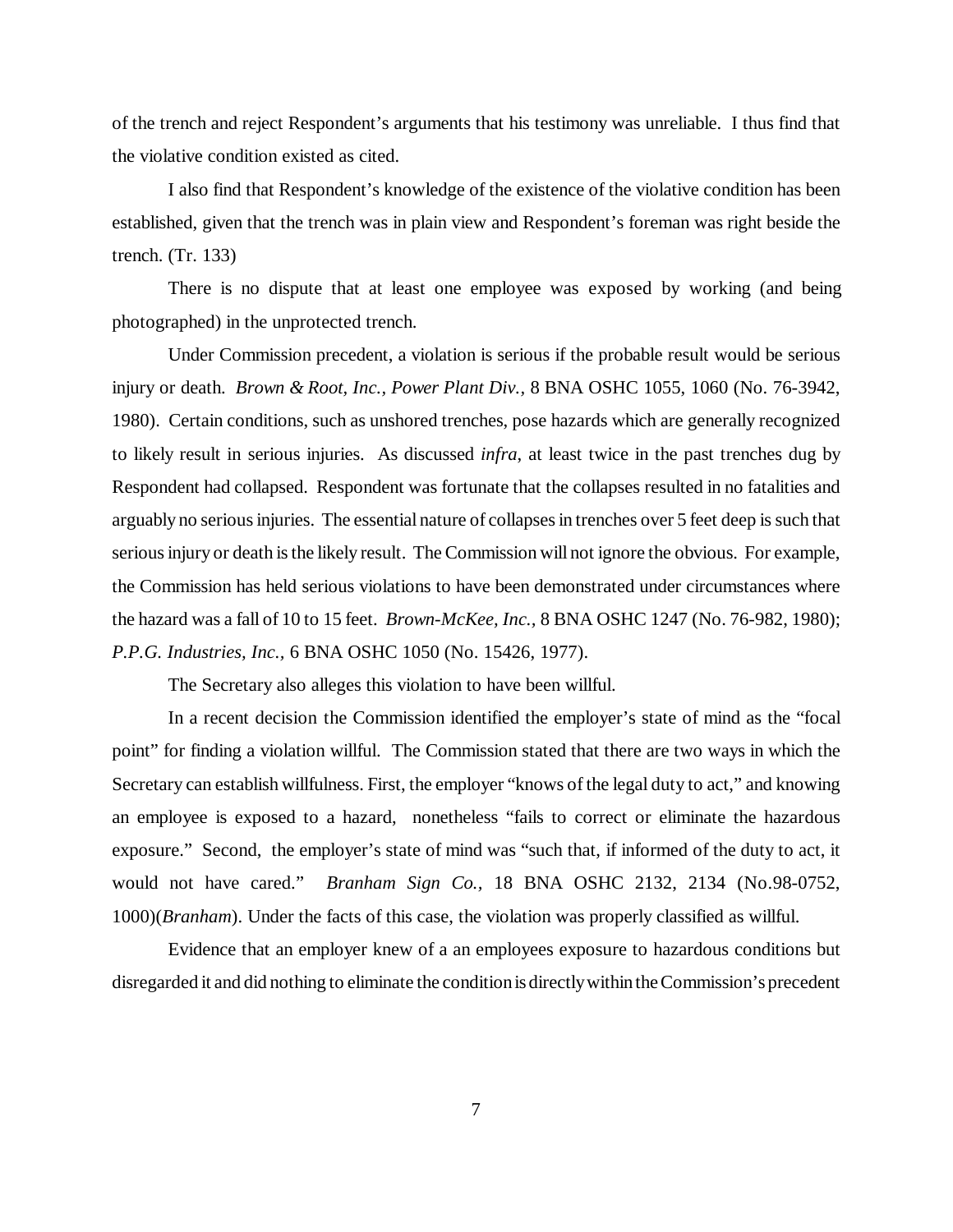and supports finding that the violation was willful.<sup>5</sup> Respondent's foreman in this instance not only allowed but watched as an employee worked in a trench over 5 feet deep on a work site at which there had been a trench collapse the day before in the very same trench. The same foreman had supervised the work the day before. Despite the collapse the day before, Respondent had done no testing of the soil and did not have trench shoring equipment or supplies at the site the following day when employees were, once again, in the trench.. In light of the general danger of trenching, but especially in light of the events of the previous day, I find that Respondent's conduct on September 10, 1998, demonstrated an employer's state of mind "such that, if informed of the duty to act, it would not have cared." *Branham*. I thus find that the violation was willful. Accordingly, Citation 2, Item 1 is affirmed as a willful violation. $6$ 

### Citation 2, Item 2

Item 2 of Citation 2 alleges that a trench at River Avenue and Popular (sic.) in Central City failed to meet the requirements of the standard on or about September 9, 1998. The date of the alleged violation, September 9, 1998, is the day before the inspection. It is undisputed that a trench collapse occurred on that date.

Again, there is no disputing that the standard is applicable. In the absence of an inspection and measurements made by a CO, the Secretary relies on secondary evidence to show that the trench was at least 5 feet deep and was not shored, sloped, sheeted or braced as required by the cited standard. An employee who worked in the trench described a manhole excavation as approximately 8 feet by 10 feet. He described its walls as "mostly vertical" except that the wall directly under the excavator was "slightly undercut." (Tr. 17-18) He stated that he was almost 6 feet tall and agreed that

<sup>&</sup>lt;sup>5</sup> The Secretary cites "Kirila Contractors, Inc., 18 OSHC BNA 1188 (1996)" (Sec. brief, p. 8) and *"Secretary v. E & R Erectors, Inc.*, 17 BNA OSHC 1028 (1994)" (Sec. brief, p. 13). The decisions cited are those of two Administrative Law Judges. While the decisions are informative, they are of no precedential value. *Leone Constr. Co.*, 3 BNA OSHC 1979 ( No. 4090). Moreover, the citations should have included parenthetical notations that the references were to Administrative Law Judges' decisions as well as the Commission docket numbers. Rule 12(a)(2), 29 C.F.R. § 2200.12(a)(2).

<sup>&</sup>lt;sup>6</sup> The penalty assessment for Items 1-3 is set out *infra* at the conclusion of the discussion relating to Item 3.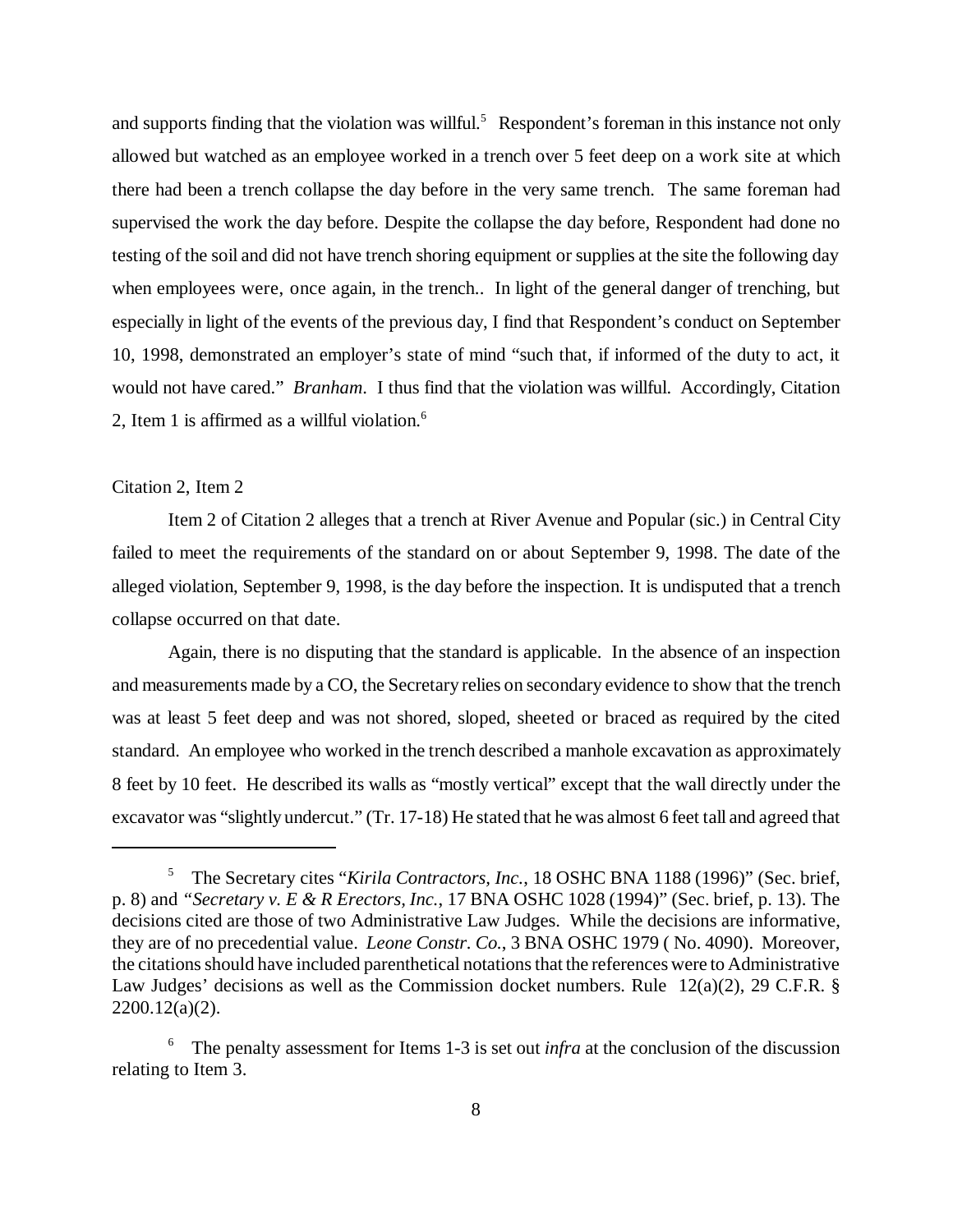the walls of the trench were "considerably over" his head, estimating its depth as 10 feet or 12 feet.<sup>7</sup> He stated that he and another employee worked in the trench and that it was not shored. (Tr. 20-21) He described a partial trench collapse from which other employees dug him out. (Tr. 21-25) The employee, when freed, drove himself to a local hospital. The foreman on the job, who was operating an excavating machine, agreed that the trench was 6 to 8 feet deep and that it had one vertical side and one side with "a little bit of a slope." (Tr. 540-41) There was no shoring of any kind in the trench. (Tr. 541) The dimensions of the trench and the lack of shoring was also testified to by two independent witnesses. (Tr. 422-23, 430, 438, 630) There was water in the trench. (Tr. 18-22, 424- 25) In a statement given to the CO and signed by the foreman, he indicated that on the day of the cave-in he realized that the trench was hazardous and told the employees working in it "to watch out, be careful." He also told the men in the trench that he would "yell out" if something "was wrong." (Tr. 544) He agreed that the trench did not meet OSHA standards. (Tr 545)

On this unrebutted evidence, I find that the trench into which employees entered and worked and which collapsed on September 9, 1998 was at least 5 feet deep. I also find that even if the soil was not Type C soil<sup>8</sup> as categorized by the CO (Tr. 114), the evidence does not show that the excavation was "made entirely in stable rock" or that it was "less than 5 feet in depth and examination of the ground by a competent person provide[ed] no indication of a potential cave-in." Thus, Respondent's failure to have in place "an adequate protective system designed in accordance with paragraph (b)," constitutes a violation of the cited standard. Accordingly, Respondent was in violation as alleged in Item 2 of Citation 2.

The fact that at least one employee was exposed to the violative condition is not disputed. Nor is there any issue as to employer knowledge, inasmuch as the foreman who was present operating the excavator at the trench testified that he knew that the configuration of the trench did not meet

 $7$  The transcript of proceedings indicates that this witness described the trench as "I'd say it was maybe 8 foot wide, 10 foot wide and 12 feet deep, maybe 10 foot long - in or around there." (Tr. 17). Having heard and observed this witness, I am of the opinion that he misspoke when he stated the length of the trench. He meant to say "maybe 10 foot deep. . ." The difference is minor.

<sup>&</sup>lt;sup>8</sup> Type C soil includes "submerged soil or soil from which water is freely seeping...." See Part 1926, Subpart P, Appendix B, referred to by the excavation standards.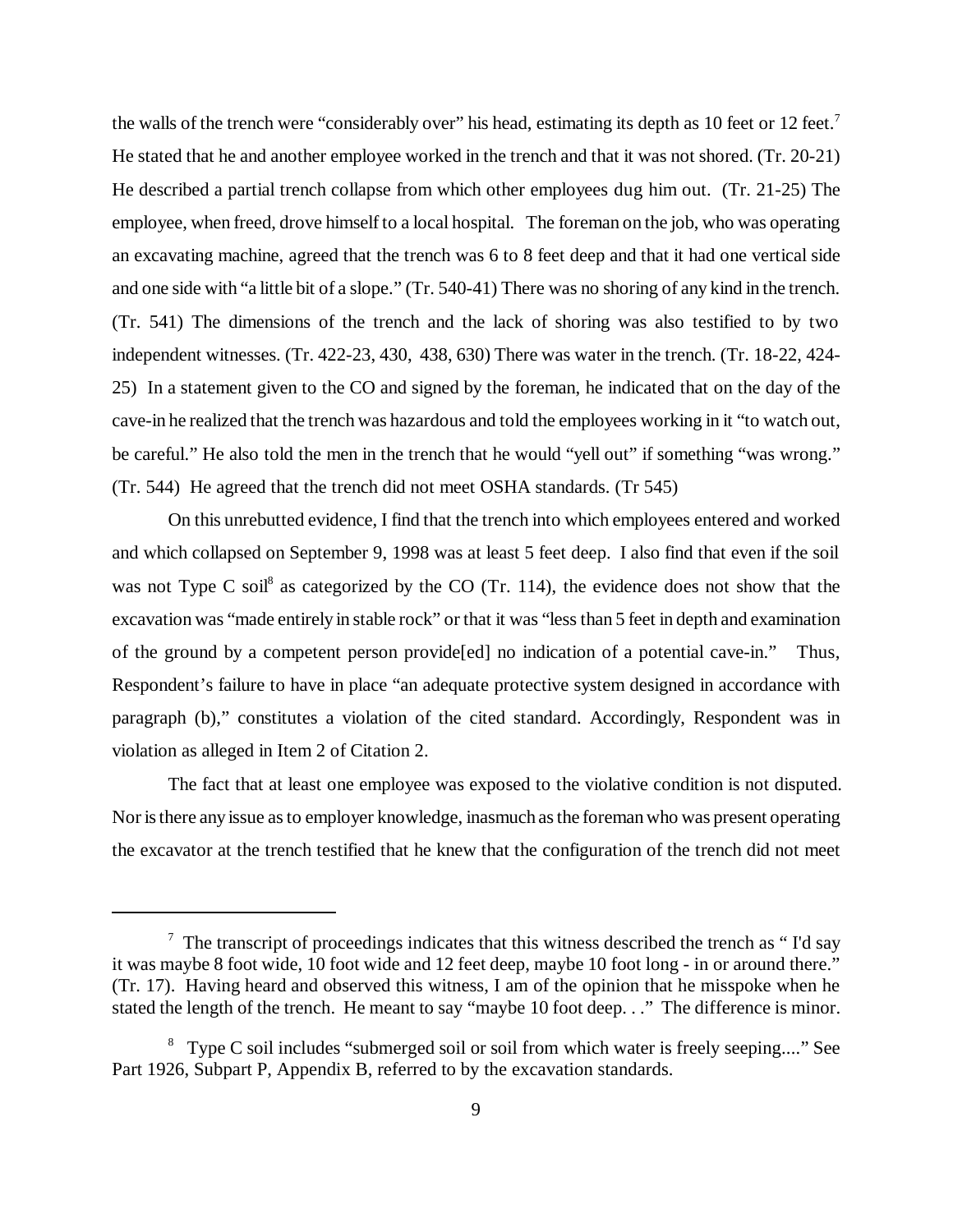OSHA requirements. (Tr. 486, 496) Moreover, while there is some disagreement as to the precise nature and degree of the injury to the employee who was caught in the collapse<sup>9</sup>, there is little or no room for doubt that he was working in the trench which a cave-in would likely produce a serious injury or death. It is only fortuitous if the particular injuries to the employee caught in the cave-in were not serious. Given the nature of trenching and cave-ins, in the Commission's experience, the violation is properly categorized as serious. Thus, I find that employee exposure, employer knowledge and the seriousness of the violation have been shown.

The willfulness of the violation is evident from the record. Respondent's foreman knew the trench did not meet OSHA requirements but went ahead with the work. (Tr. 486, 496). His actions constitute conscious disregard of the requirements of a standard. Even if it was based on his belief that the trench was "safe," he directed that the work be done despite knowing that it did not meet OSHA requirements. This is a deliberate violation of safety requirements. His opinion as to the safety of the trench does not serve to relieve Respondent of the consequences of having a foreman who directed work under circumstances he knew to be a violation of OSHA standards. Citation 2, Item 2 is thus affirmed as a willful violation.

### Citation 2, Item 3

Item 3 of Citation 2 alleges a violation of the same standard at an unspecified location in Cottagetown, Pennsylvania, on or about June 22, 1998. The Secretary again relies on secondary

<sup>&</sup>lt;sup>9</sup> As with Item 1, Respondent's post-hearing brief primarily takes issue with a number of details of the injured employee's testimony, his motivation, and matters surrounding his filing of a worker's compensation claim. A close examination of this plethora of minutiae is unnecessary. While these details can surely affect an evaluation of a witness's credibility, in this case they do not alter the most basic factual findings relative to issues in this case which are corroborated by other witnesses.

Moreover, if called upon to make specific findings as to credibility, based upon the opportunity to observe the verbal and nonverbal behavior of all of the witnesses focusing on each subject's reactions and responses to the interrogatories, their facial expressions, attitudes, tone of voice, eye contact, posture and body movements, as well as any confused or nervous speech patterns, I would find the testimony of both injured employees and the engineering company inspector to be credible. On the same basis, I would find the testimony of Respondent's top management official to be self-serving and suspicious at best.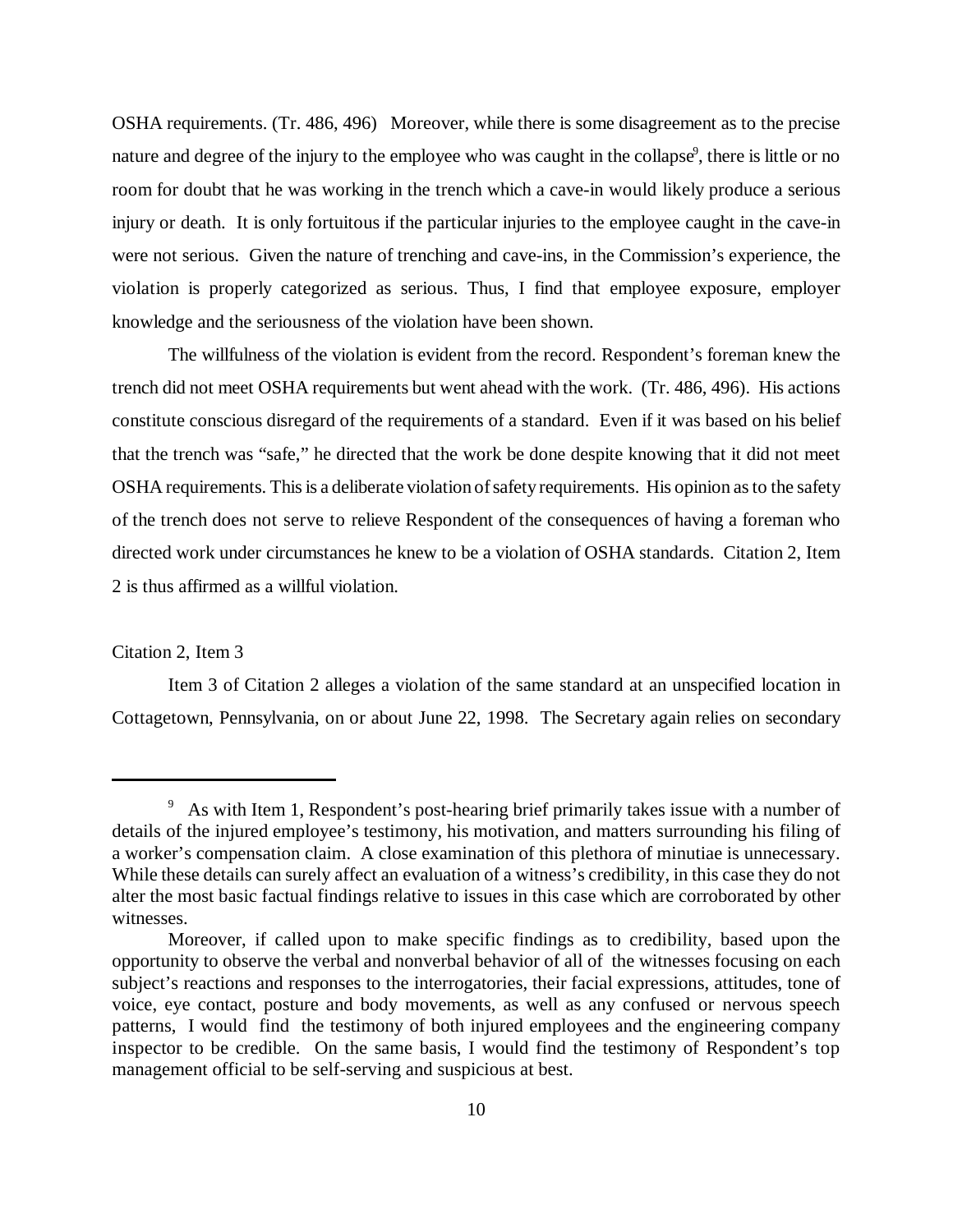evidence to support this alleged violation. As above, there is no dispute that the cited standard applies to Respondent's construction activities at the subject work site.

The employee who worked in the trench estimated its depth as 11 feet based upon his height and a measurement. (Tr. 350-51) He described the soil as "solid clay" but progressing through fill or backfill to a point where "pieces [of the trench wall] were starting to drop in." (Tr. 351) The walls of the trench were vertical with benching close to the surface making it "a little bit wider on top." (Tr. 352) Another employee, a brother of the person in the trench was present at the time. He described the trench as being 10 or 11 feet deep with benching at the top for a "couple of feet on each side" and vertical walls for the remaining 8 feet. (Tr. 403-04). This employee said he warned his brother, who had worked in the trench all morning, that the soil was "no good" and was "backfill." (Tr. 406) He also described the collapse of the trench which buried his brother up to his waist. (*Id.*) The independent inspector for an engineering company described the walls of the trench as vertical up to about 1 or  $1\frac{1}{2}$  above the head of the employee working in it. (Tr. 609) He testified that the soil was "unstable" and "wet" and noted that the trench had been dug through an area that was formerly a "strip-cut area." (Tr. 608) Respondent concedes that its foreman at the site was told by the employee working in the trench that he "didn't like the ditch" (Tr. 355, 382) There is no dispute that the trench had no trench or other cave-in protection when the employee worked in it.

Respondent presented no evidence to contradict the foregoing testimony, but, once again, apparently takes the position that the Secretary failed to present a *prima facie* case. Respondent's reliance on this judge's opinion in *Scafar Contracting, Inc.*, No. 97-0960, (ALJ, 8/4/98) is misplaced. In this case, as opposed to *Scafar*, there is no evidence of any kind inconsistent with a finding that the depth of the cited trench was well over 5 feet and that even if it was benched at some point that at least the bottom 6 feet consisted of vertical walls. Respondent has not shown the testimony any witness to be unreliable. I find that all of the reliable evidence points in only one direction - that the trench did not meet the specifications of the cited standard. This is far more than the speculation, assumptions and inferences relied upon by the Secretary and rejected in *Scafar*. Even without direct observation or measurement by an OSHA official the violative condition in this case has been established by a preponderance of the reliable evidence on this record. As in the preceding items, I again find that the likely result of a trench collapse is serious injury or death despite the fact that the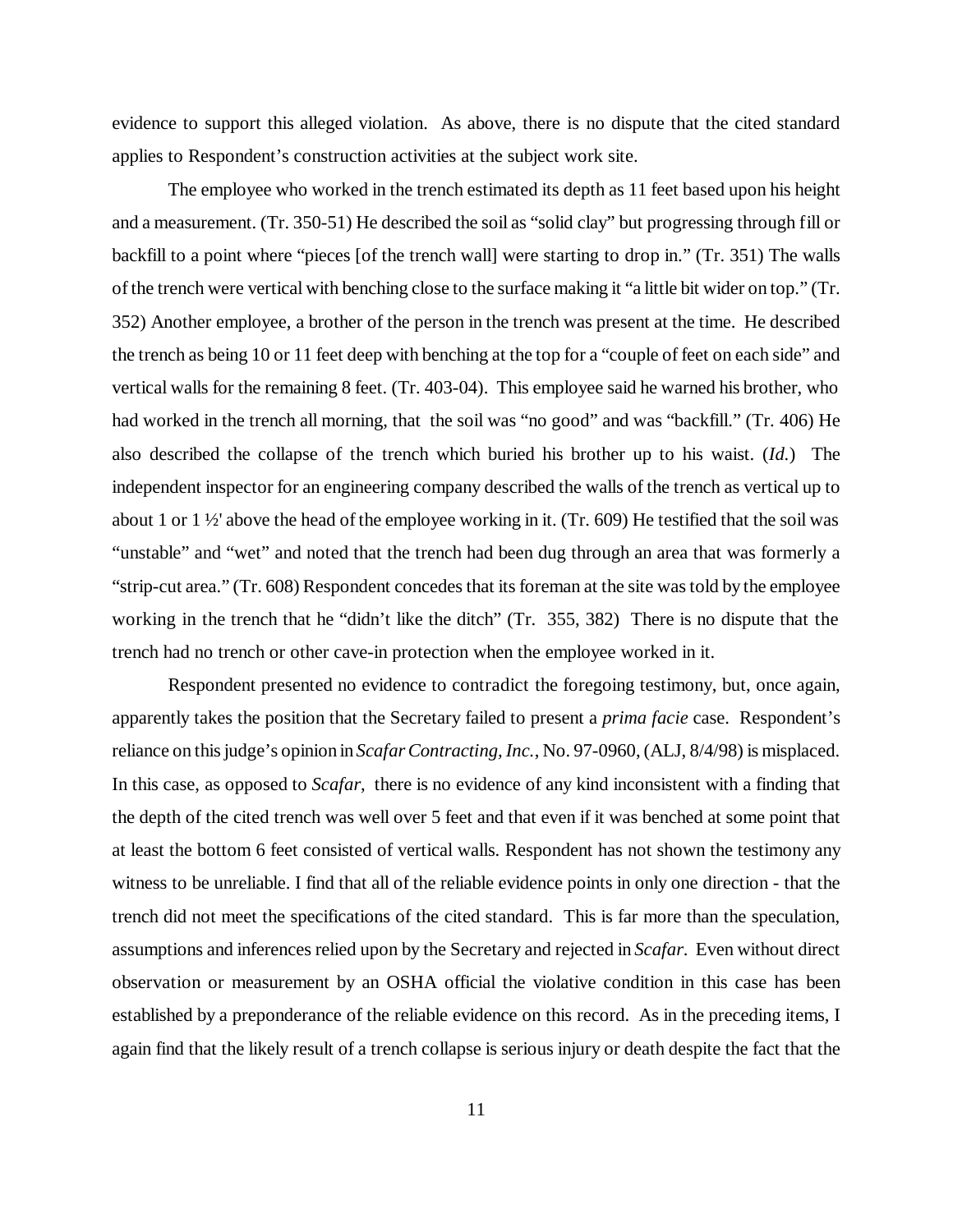injury caused by the partial collapse in this instance might not have risen to the level of serious under the Act.<sup>10</sup> That it did not do so is mere happenstance.

This violation was also properly classified as willful. The facts show that a supervisor, fully aware that the situation was dangerous, nonetheless directed work to continue in the trench. Although Respondent disputes the willful characterization because it had trench boxes ordered ahead of time which "were to be on the site" by the time of the collapse. (Resp. brief, p. 21). This position is rejected. The trench collapse clearly occurred under the supervision and control of a foreman who made a conscious, intentional decision to direct an employee into a trench he knew was dangerous and non-complying. Thus, while not finding the foreman to have an intent to injure employees, I nonetheless find that he acted intentionally in violating a known OSHA requirement. Thus, the violation is willful as alleged.

I also reject Respondent's claim that the actions of its supervisor were unforeseeable and unpreventable (Resp. brief, p. 21) is rejected. As with the other violations, a foreman on the site directed the employee in trench with full knowledge of the danger of the situation. Unrebutted testimony establishes that operations had been going on for some time in trenches over 5 feet deep at the site. Trench boxes were not present on the site on the day of the collapse. Respondent notes the evidence that the independent engineer had asked the foreman about the lack of trench boxes (Tr. 606) and that the foreman had asked higher company officials to supply trench boxes for the site. (Tr. 484) Even if true, that Respondent's highest management official did not know that work was progressing under these conditions is no defense to either the violation or its classification as willful. The knowledge of the foreman and his action in permitting work to be done in trenches known to be dangerous are imputed to Respondent because there has been no assertion or showing that Respondent's supervisors received adequate safety training. In fact, the record contains no evidence that supervisory personnel were properly trained or supervised in trenching safety, or that Respondent took any reasonable steps to detect and correct safety violations committed by its supervisors.<sup>11</sup> A

<sup>10</sup> See footnote 8, *supra.*

<sup>&</sup>lt;sup>11</sup> Testimony of Respondent's highest official to the effect that he had "let go" three employees for safety violations is rejected as not credible.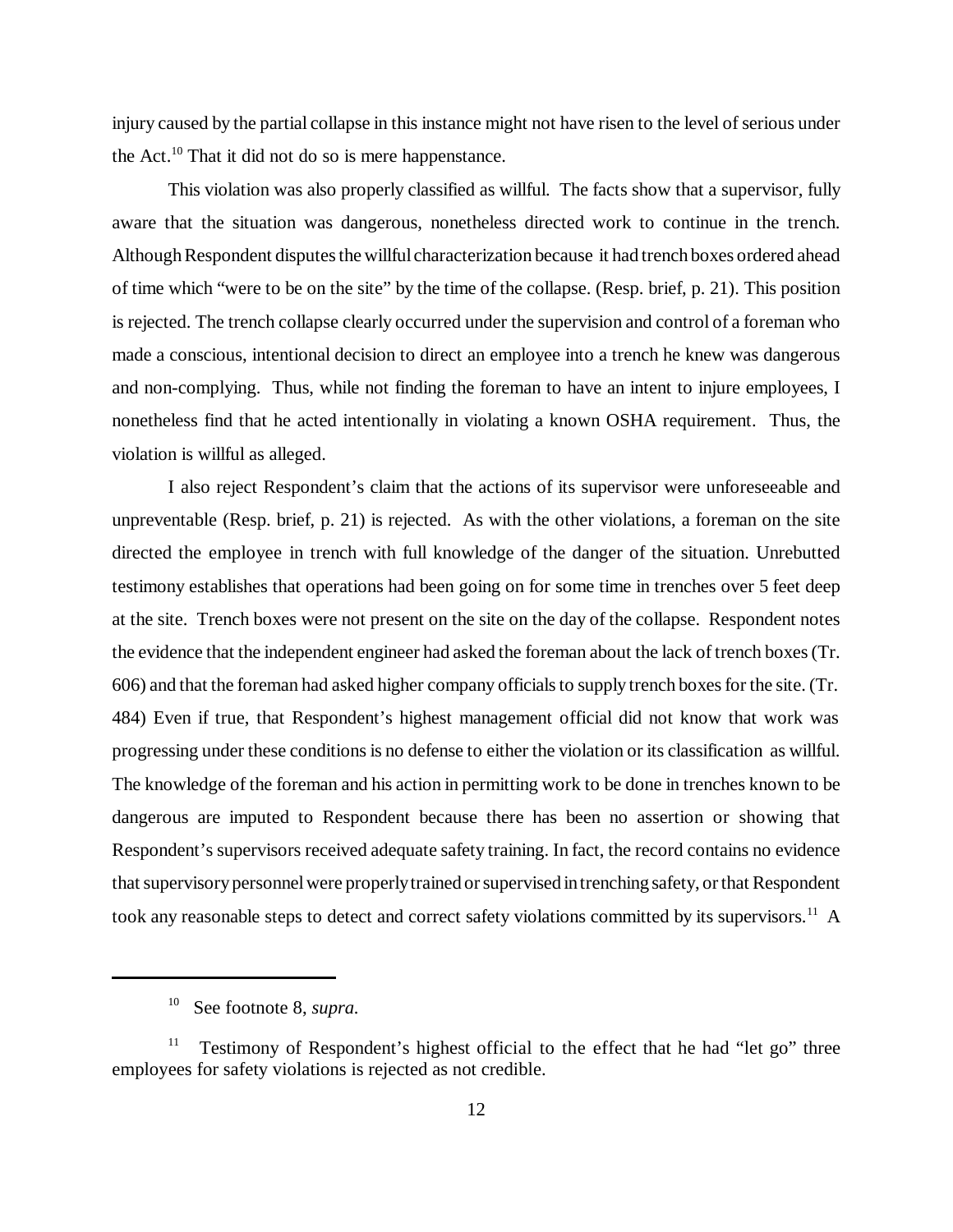number of employees testified that they worked in unshored trenches repeatedly and that they knew of no instance where a supervisor (or any other employee) was disciplined for doing so. The hallmarks of an effective safety program have not been shown to exist. Accordingly, Item 3 of Citation 2 is affirmed as a willful violation.

Turning to the assessment of appropriate penalties for these items, the Commission has long held that in determining appropriate penalties for violations due consideration must be given to the four criteria under section 17(j) of the Act, 29 U.S.C. 666(j). Those factors include; the size of the employer's business, the gravity of the violation, and the good faith and prior history of the employer. *Nacirema Operating Co., Inc.*, 1 BNA OSHC 1001 (No. 4, 1972). In this case, the Secretary seeks the statutory maximum of \$ 70,000.00 for each item.

The Area Director of the Pittsburgh OSHA office testified in support of imposing the maximum penalties by referring to OSHA's Field Inspection Reference Manual (FIRM). He stated that under FIRM guidelines, Respondent would have been allowed no more than a 30% reduction (from \$70,000). He noted that he was permitted to deviate from the guidelines where "warranted to achieve appropriate deterrent effect." (Sec. brief, p. 45) The Area Director did so considering all of the violations together. (Tr. 574). Several factors, however, mitigate against assessing the maximum penalty for each of the three violations.

There are two constants in the penalty considerations for these three items. One constant s Respondent's size. It is a small employer with 30 to 40 employees. The other constant is Respondent's history. An employer's "history" as an element of penalty assessment consists of its prior OSHA violations. *Orion Constr., Inc.*, 18 BNA OSHC 1867, 1868 (No. 98-2014, 1999); *D. & S. Grading v. Secretary*, 899 F2d 1145 (11<sup>th</sup> Cir. 1990).<sup>12</sup> Until the OSHA inspection of September 10, 1998, which gave rise to all three alleged willful violations, Respondent had never undergone an OSHA inspection. Thus, when the three willful violations occurred, Respondent had a history of no prior violations.13 While separated in time over a span of some six months, the three

<sup>&</sup>lt;sup>12</sup> OSHA's FIRM would consider prior violations and prior citations. (FIRM, IV.C.2.i.(5)(c)). The appropriateness of considering prior alleged violations is, however, not at issue here.

 $13$  Nor were there any prior citations.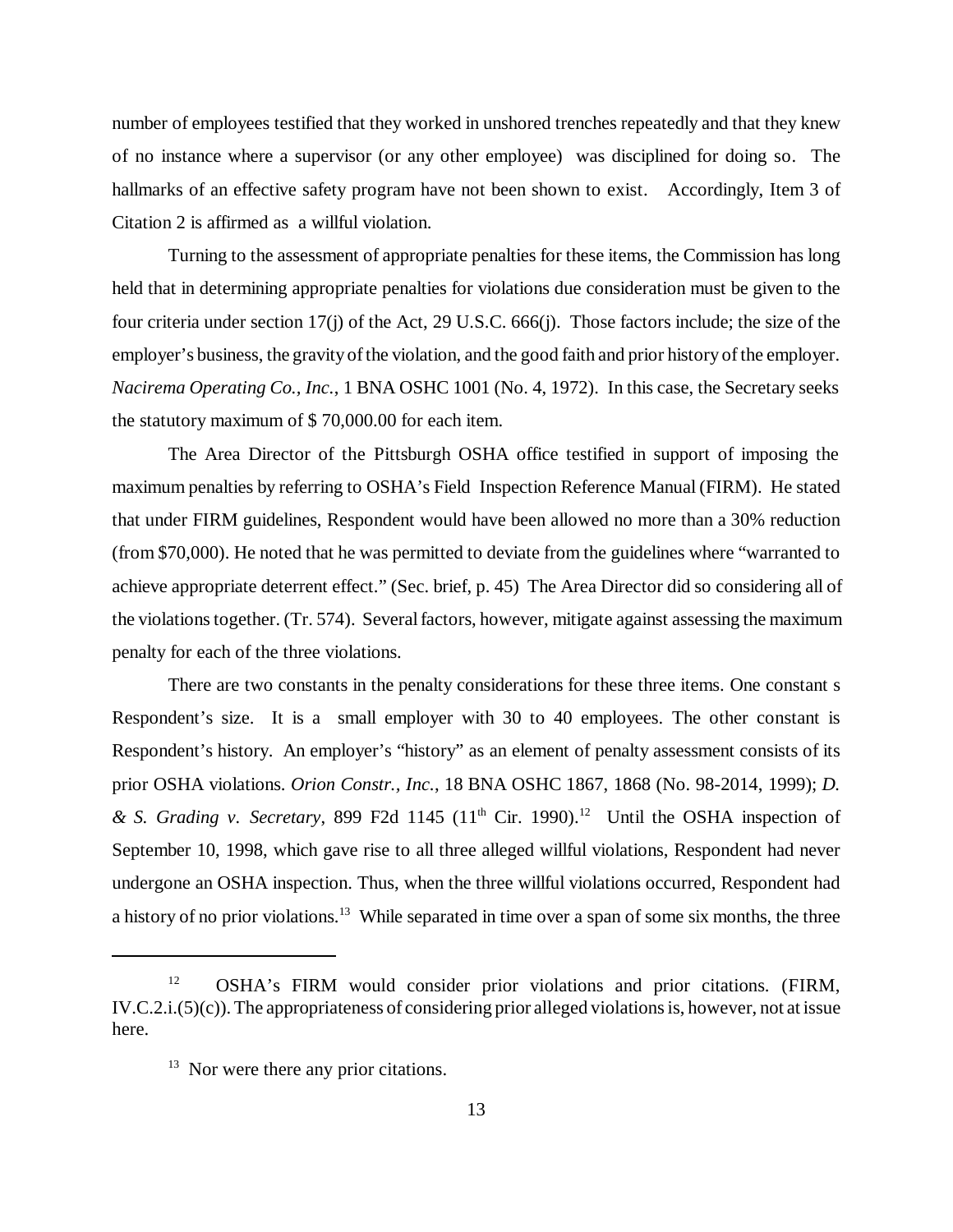violations were the subject of one citation. Respondent was fairly put on notice by OSHA of all three wilful violations at one time. It is basically unfair to consider violations which occurred after the first cited instance as part of a respondent's "history," as the Secretary did in this case. (Tr. 680) Accordingly, in considering the penalties for all three willful violations, I consider Respondent to have no history of prior violations.

The concept of "gravity" includes consideration of such elements as "the number of employees exposed, the duration of the exposure, the precautions taken against injury and the likelihood that any injury would result." *J.A. Jones Construction Co.,* 15 BNA OSHC 2201, 2214 (No. 87-2059, 1993). In each item, one or two employees were exposed for about one-half day. In the two collapse instances, one or more additional employees jumped into the trench to assist the partially buried worker. In addition, in each of the three incidents, little or nothing was done to protect the employees. Having another employee standing at or near the edge of the trench ready to "holler" at the employees below should the walls begin to give way is vastly inadequate. Having a trench box at the site but not using it (Item 1) or having boxes on order but not yet delivered to the site (Item 3) is of little recompense to persons buried beneath a collapsed trench wall. Respondent's asserted safety program was of virtually no effect. Thus, in each of the three essentially no effective measures were taken. The gravity of the hazard in all three items, arising from the failure to properly protect employees in a trench over 5 feet deep, is severe. As discussed above, Respondent is very fortunate indeed to have had two trench collapses without death or grievous injury resulting.

Respondent's lack of "good faith" toward employee safety and health is the single most salient feature to be considered under the facts of this case. There are cases, such as this, where one penalty factor far exceeds the others in importance. While the Commission has noted that the gravity of the violation is generally "the primary element in the penalty assessment," it also recognizes that the factors "are not necessarily accorded equal weight." *Id.* In this regard, the Area Director's testimony is significant. He stated, "the disregard for employee's safety and health was . . . compelling." (Tr. 574) Even though Respondent is considered to have had a "clean slate" at the time of the earliest of the three violations, June 22, 1998, it is evident that Respondent condoned taking short cuts and rushing to do the job knowing that trench boxes were on order but not yet in place. It is the two subsequent violations which are particularly appalling. This record shows that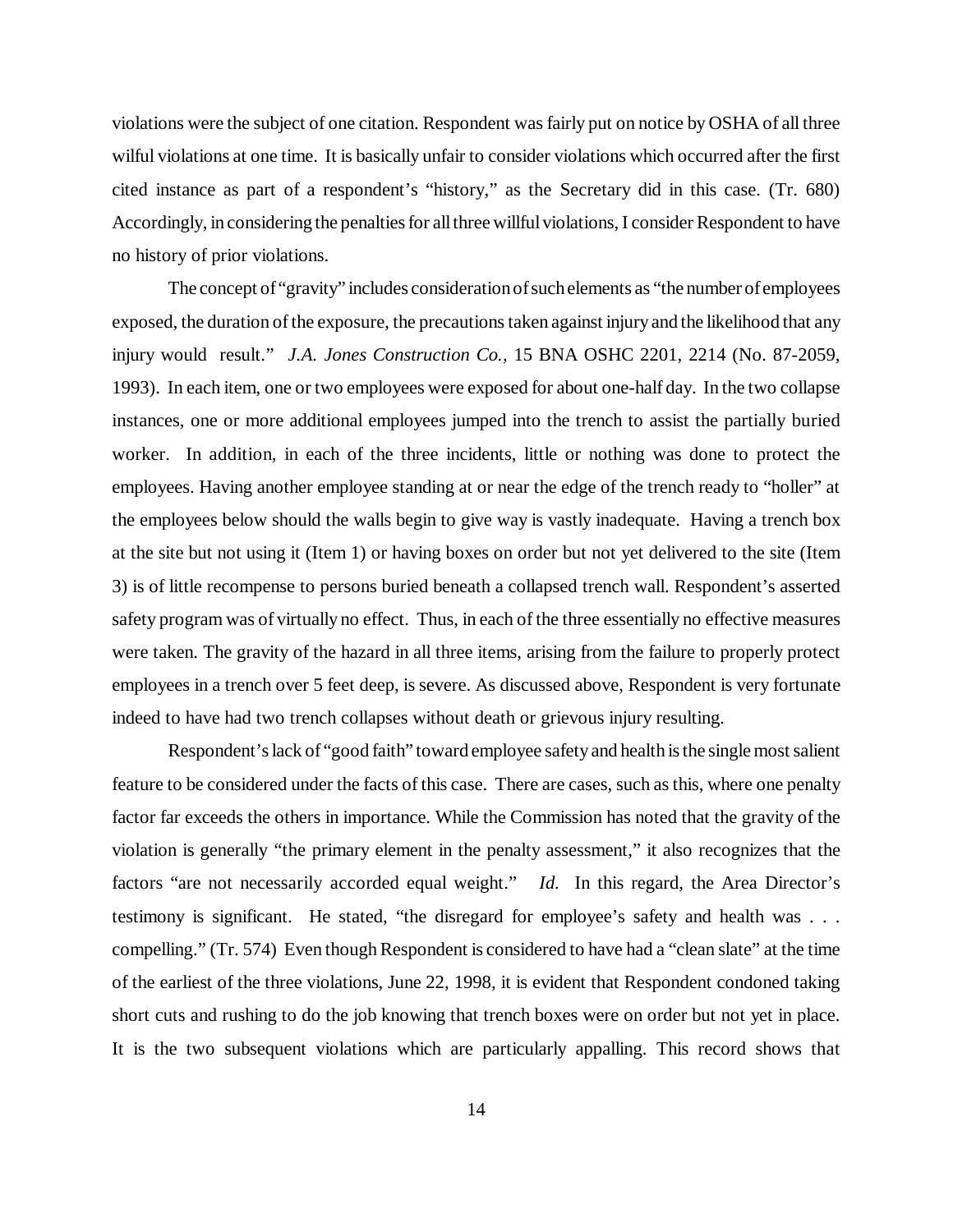Respondent did virtually nothing different in its trenching operations after having had a trench collapse in June, 1998. Even more astounding is the fact that Respondent took no further precautions after its second trench collapse on September 9, 1998. The third violation, coming on the heels of two prior trench collapses while performing essentially the same operations, demonstrates the highest possible degree of willfulness. Respondent's platitudes and commensurate failure to take effective measures after not one but two trench collapses eliminates any possible finding of a good faith attempt to comply with the provisions of the Act. For these reasons, I find that while the maximum statutory penalty is not appropriate for the earliest violation, it is so for the latest. Based on the above, I find that a penalty of \$10,000 is appropriate for Item 3, that a penalty of \$25,000 is appropriate for Item 2, and that a penalty of  $$70,000$  is appropriate for Item 1.<sup>14</sup>

#### *Alleged Serious Violations*

Citation 1, Item 1a 29 C.F.R. § 1926.651(k)(1)<sup>15</sup>

This item alleges that Respondent violated the cited standard at three work sites in Central City, Pennsylvania, on September 9 and 10, 1998 and October 1, 1998 and one in Cottagetown, Pennsylvania, on or about June 22, 1998, and one in Richeyville, Pennsylvania, on or about October 9, 1998.

This item is vacated in its entirety for the following reasons.

The Secretary argues, in essence, that the existence of violative conditions regarding these trenches establishes that daily inspections by competent persons were not made. She also points to

 $14$  The same penalty factors apply to all further penalties assessed in this case.

<sup>&</sup>lt;sup>15</sup> The cited standard, 29 CFR  $\S$  1926.651(k)(1), states:

Daily inspections of excavations, the adjacent areas, and protective systems shall be made by a competent person for evidence of a situation that could result in possible cave-ins, indications of failure of protective systems, hazardous atmospheres, or other hazardous conditions. An inspection shall be conducted by the competent person prior to the start of work and as needed throughout the shift. Inspections shall also be made after every rainstorm or other hazard increasing occurrence. These inspections are only required when employee exposure can be reasonably anticipated.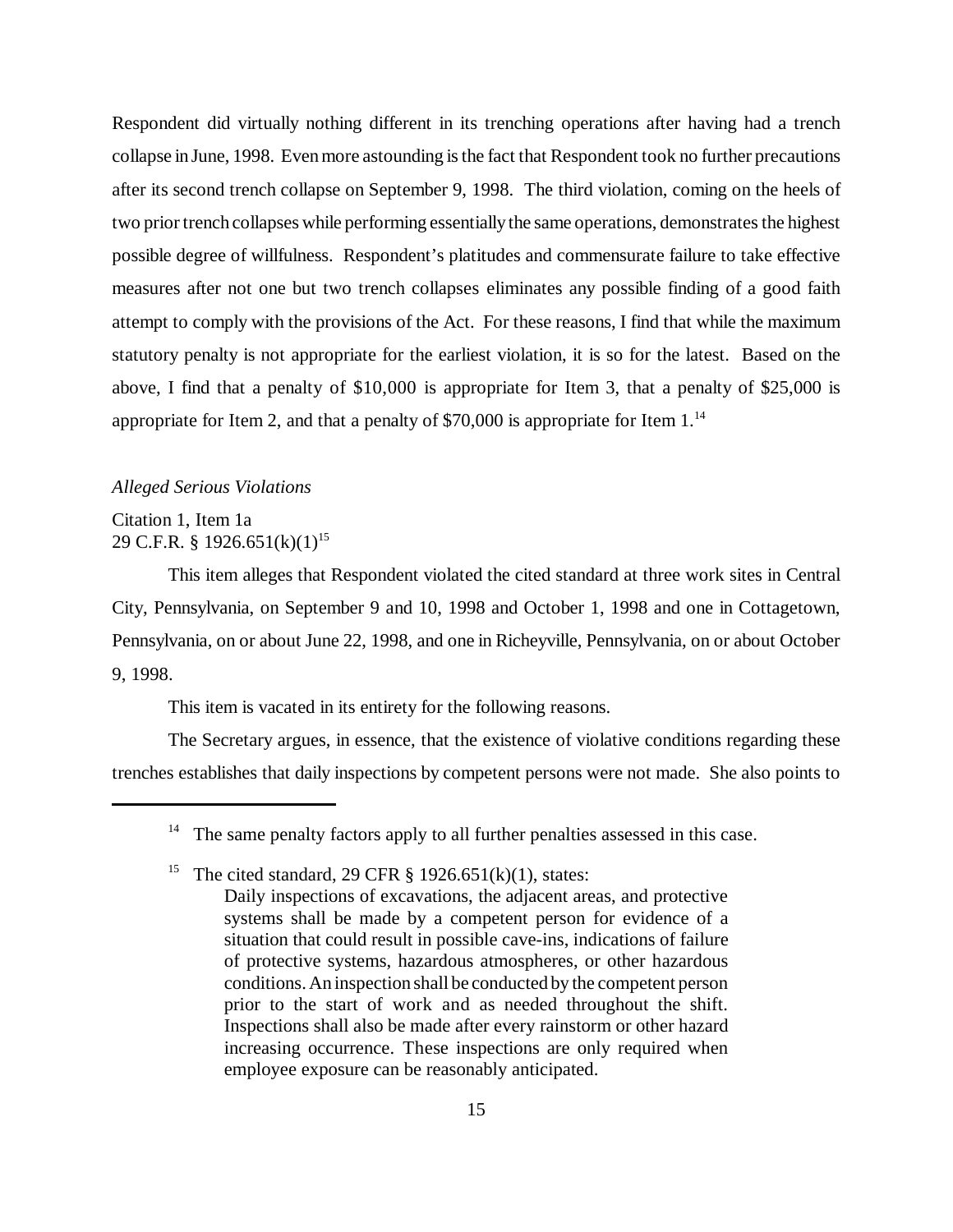the testimony of several of Respondent's employees, including foremen, that they did not do any soil testing. The Secretary's argument is specious. The existence of violative trench conditions means only that the requirements of the standard requiring adequate cave-in protection were not met and raises no reasonable inferences as to inspections or soil testing. Moreover, the Secretary has not established that the trenches were not visually inspected daily, and, if they were, whether the inspections were conducted properly. Finally, the Secretary has not established the qualifications, or lack thereof, of those who might have done such inspections. In sum, the Secretary's leap in logic from the conditions that existed to the conclusion that the trenches were not inspected simply does not follow and is, accordingly, rejected.

### Citation 1, Item 1b 29 C.F.R. § 1926.20(b)(1)<sup>16</sup>

It is alleged that as to each of the work sites in Central City and Cottagetown, Respondent did not have or carry out appropriate safety programs.

According to the CO, Respondent's employees consistently stated during interviews that they had not had any safety training or attended any safety meetings. (Tr. 195) Other reasons presented by the Secretary in support of this alleged violation are that appropriate safety equipment was not always available, that soils were not tested, that violations were in plain view, and at least one foreman had worked in a violative trench and that Respondent had had two trench collapses. (Sec. brief, pp. 32-33) Respondent, on the other hand, points to the testimony of employee witnesses who testified that they were shown how to do their job duties by more experienced employees and foremen and that they were told to work safely. Moreover, Respondent argues that such specific testimony rebuts the CO's testimony as to what employees "unanimously" had told him. Respondent maintains that the CO's testimony, without identifying employees who made such statements, is insufficient to carry the burden of proof as to the alleged violation. I disagree. The CO specifically stated that the employees he interviewed "unanimously" denied having had safety training. Moreover,

<sup>&</sup>lt;sup>16</sup> The cited standard, 29 CFR  $\S$  1926.20(b)(1), provides: It shall be the responsibility of the employer to initiate and maintain such programs as may be necessary to comply with this part.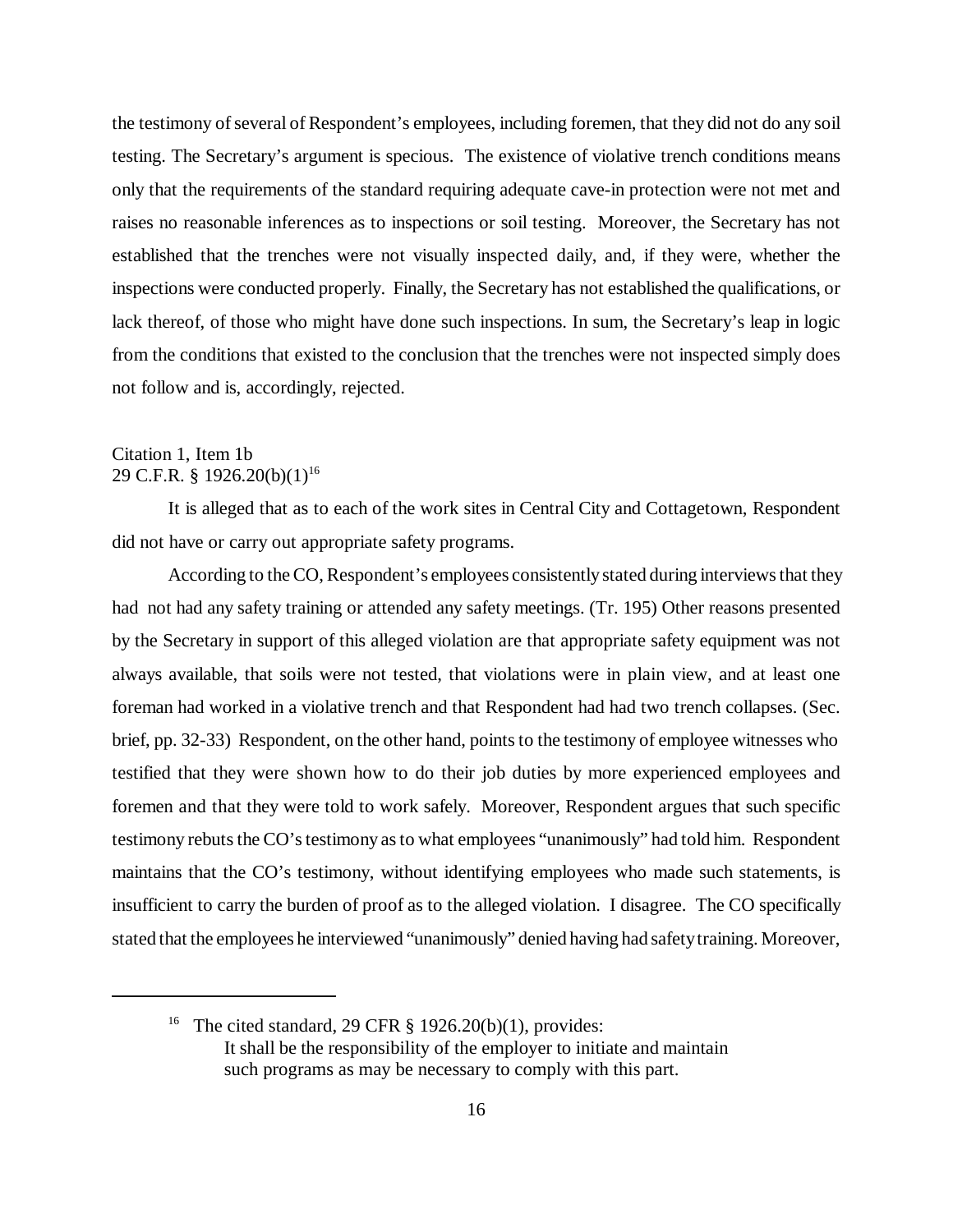even if fully credited, the evidence from employees, foremen and the company's senior official that employees were shown how to accomplish tasks and told to work safely does not comprise evidence that Respondent, in fact, had a safety program as contemplated by the cited standard. The evidence in this case, even taken in the light most favorable to Respondent, shows that, at most, any safety information or instructions imparted to employees was haphazard, unorganized and serendipitous. Respondent's most senior manager described Respondent's approach to safety as "[t]here is a standing policy...Everybody knows the policy, they know the drill, they know the safety precautions, it's passed on through the foremen and the rest of the workers." (Tr. 682, similarly, Tr. 687). Such an unorganized, unplanned approach does not constitute a "program." The alleged violation is affirmed.

The violation is serious. An employer's leaving safety training to happenstance means, perforce, that some employees might get good training, others might get mediocre training, and still others might get no training. An organized program helps ensure that all employees get safety training in the subjects which affect them in their particular jobs, while the lack of a program makes a statement to employees that safety is not of great concern to the employer, even if some general statements about "safe working" have been made. A stated, organized commitment to safety exemplified by an established safety program effectively demonstrates to employees their employer's commitment to safety. Accordingly, I find the failure to have such a program to be a serious violation. The Secretary proposed a penalty of \$ 2,500 for Items 1a and 1b together. Having vacated Item 1a and affirmed Item 1b, I conclude that one-half of the total proposed penalty is appropriate for Item 1b alone. Further, for all of the reasons previously discussed, the penalty as proposed by the Secretary is appropriate. A penalty of \$ 1,250 is therefore assessed for Item 1b

Citation 1, Items 2a and 2b 29 CFR § 1926.54(b) and .54(d).<sup>17</sup>

<sup>&</sup>lt;sup>17</sup> The cited standards, 29 CFR. § §1926.54(b) and .54(d), provide, respectively, "[p]roof of qualification of the laser equipment operator shall be available and in possession of the operator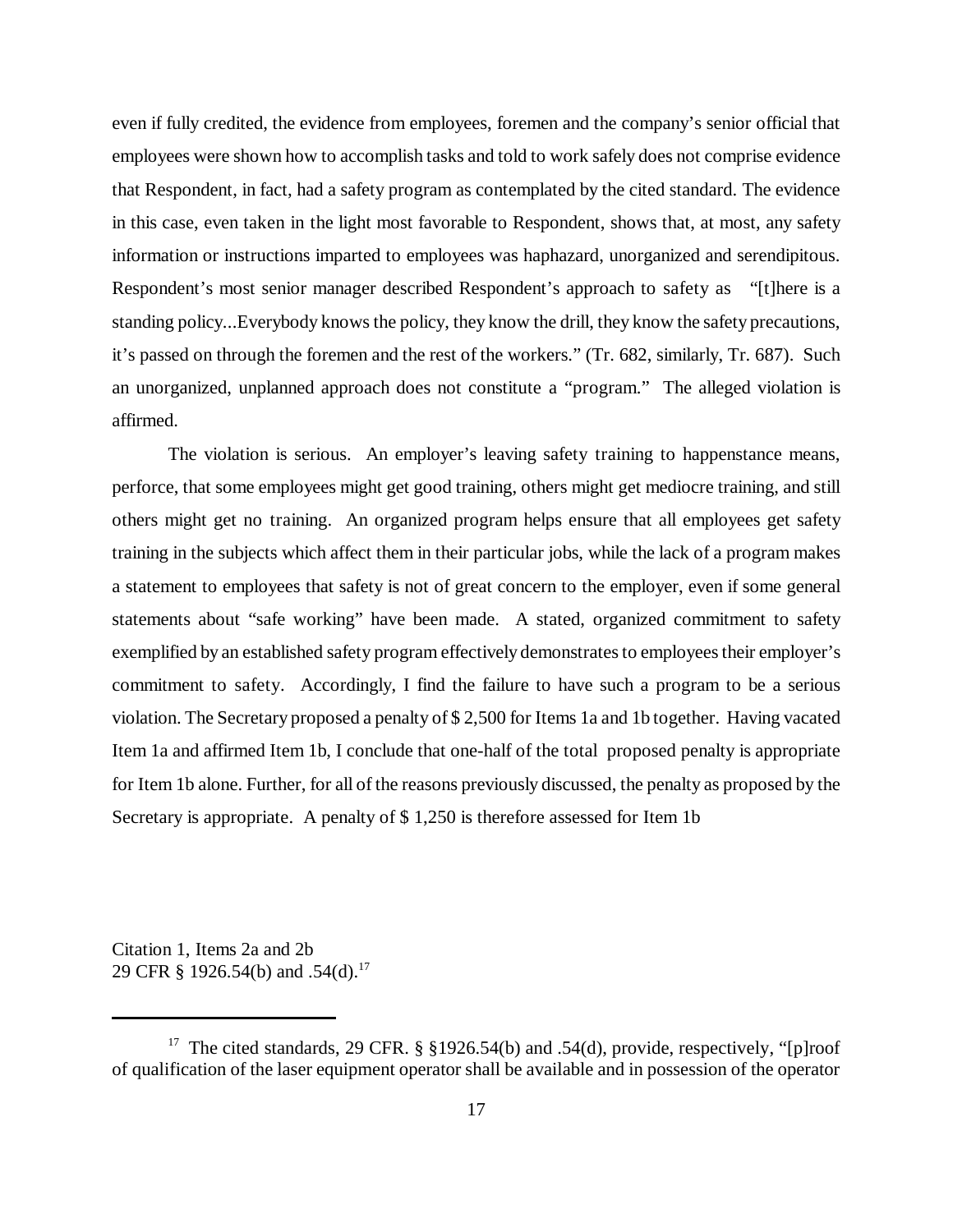It is alleged that Respondent failed to comply with two requirements regarding the use of lasers at the Central City, Pennsylvania, work site on or about September 10, 1998.

Respondent does not directly deny the facts constituting the violation alleged in Item 2a, arguing only that the Secretary failed to fulfill her burden of proof in that "employee exposure is speculative." Similarly, as to Item 2b, Respondent maintains only that the CO's admission on crossexamination that the photographs of the site "do not indicate that the laser is actually in use" fails in the same manner. (Resp. brief, p. 9) Both arguments are rejected.

The use of a laser in the process of trenching and laying pipe is well established on this record. (Tr. 13, 63-64, 76-77, 110, 122, 138, 462, 614, 633; GX - 5, 6) Respondent does not directly challenge the CO's description of the lack of laser placards or his description of the use of lasers for each 13-foot section of pipe. (Tr. 140-41). The claim that the record does not establish use of lasers is clearly contradicted by the evidence of record. Further, Respondent's argument that "the Secretary's evidence concerning employee exposure is speculative," is not sufficient in law. Under well established Commission precedent, in order for the Secretary to establish employee exposure to a hazard, she must show that it is reasonably predictable, either by operational necessity or otherwise (including inadvertence), that employees have been, are, or will be in the zone of danger. *Gilles & Cotting, Inc.*, 3 BNA OSHC 2002, 2003-4 (No. 504, 1976). Under this precedent, the Secretary need not have evidence of actual employee exposure to the hazard created by a violative condition. Rather, it is a sufficient showing of exposure if there is evidence, or a reasonable inference, that employees are, have been, or are likely to be within the zone of danger.<sup>18</sup> In this case, having a laser operating very frequently in areas where employees are working and moving about makes it reasonably likely that entry into the zone of danger will occur. Both alleged violations are affirmed.

 The hazard in having lasers operated by persons not having proof of their qualifications "available and in possession of the operator at all times," as required by the standard at 1926.54(b), escapes both logic and the evidence on this record. The violation of a standard, however, raises the

at all times," and "[a]reas in which lasers are used shall be posted with standard laser warning placards."

 $18$  Respondent makes the very same argument in regard to numerous items. The argument is rejected for the same reasons without repetition of this rationale.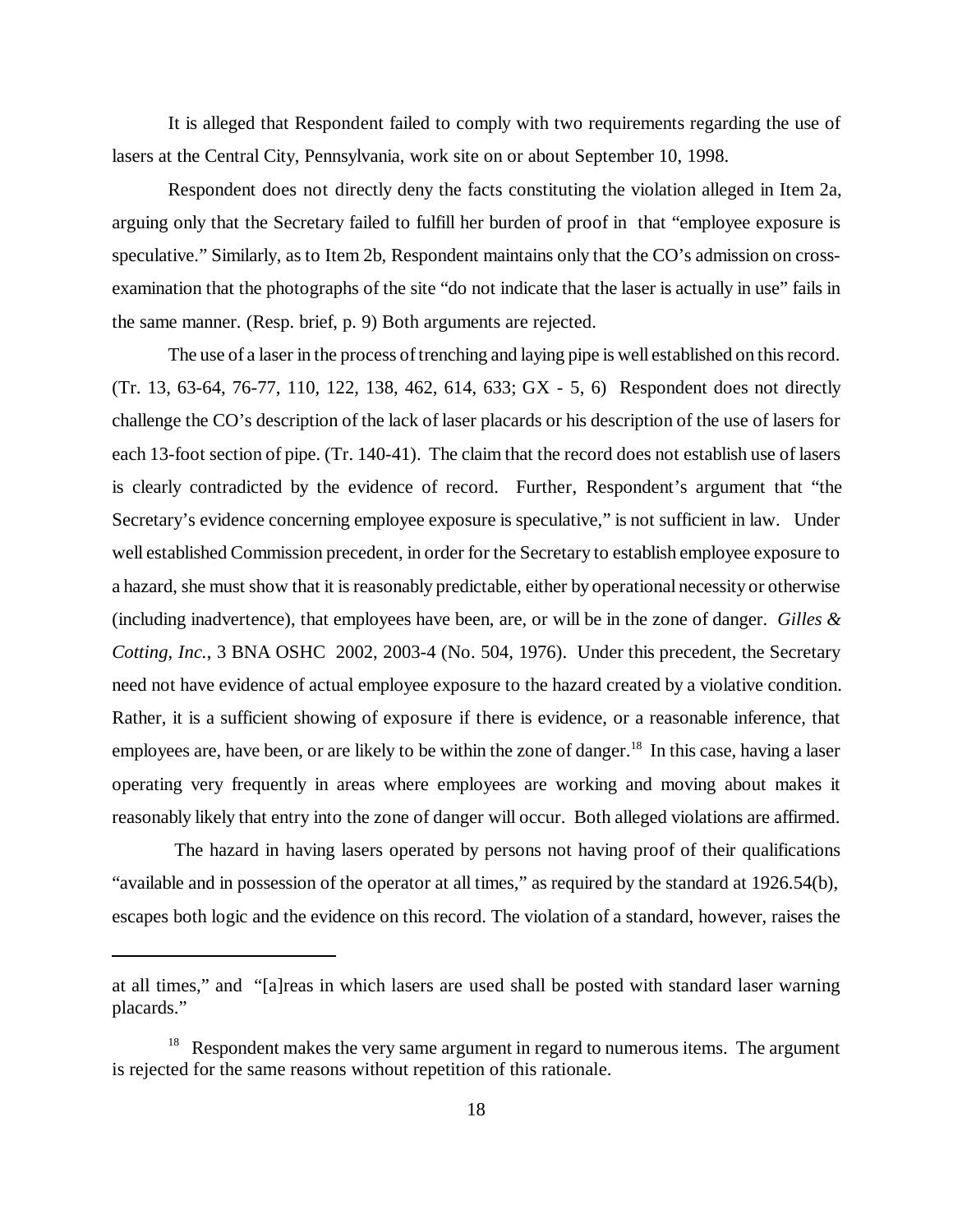legal presumption that a failure to comply will create some hazard. Perhaps, as with driver's licenses, having such documentation in the possession of the operator might deter non-licensed operators from using lasers. The hazard created by a failure to comply with this standard, described by the CO as employee exposure to laser energy leading to eye damage, has no connection to what is or is not in the operator's pocket or wallet at the time. Accordingly, I affirm the alleged violation in Citation 1, Item 2a as a *de minimis* violation because there is no evidence that it has any direct or immediate relationship to employee safety or health and the"the hazard is so trifling that an abatement order would not significantly promote the objectives of the Act." *Dover Elevator Co.*, 15 BNA OSHC 1378, 1382 (No. 88-2642, 1991).

Item 2b is another matter. In the absence of placards advising other employees that a laser is in use, it is possible for a worker to inadvertently place himself in a position of looking into the laser thus exposing himself to possible eye damage. There is no reliable evidence on this record that severe injury or death could possibly occur were this to happen. Nor is this a hazard, such as trench collapse, where the Commission would find severe consequences to be apparent. I therefore conclude that the violation is not of a serious nature. This item is affirmed as an other-than-serious violation. I also conclude, considering the frequent use of lasers and the few number of employees in the trenches when they are used, that a penalty of \$250 is appropriate for this item.

### Citation 1, Item 3 29 CFR § 1926.100(a)<sup>19</sup>

This item alleges that on or about October 9, 1998, an employee of Respondent at the Richeyville site was installing water pipe while not wearing a hard hat.

The Secretary maintains that the standard applies because the construction at which Respondent's employees worked exposed them to the dangers of falling objects, including pieces of pipe, as well as rocks, dirt and tools. The CO stated that he observed an employee not wearing a hard hat bent over working in a trench. He noted that the employee did not even have a hard hat in

<sup>&</sup>lt;sup>19</sup> The cited standard, 20 CFR  $\S$  1926.100(a)(1), provides: Employees working in areas where there is a possible danger of head injury from impact, or from falling or flying objects, or from electrical shock and burns, shall be protected by protective helmets.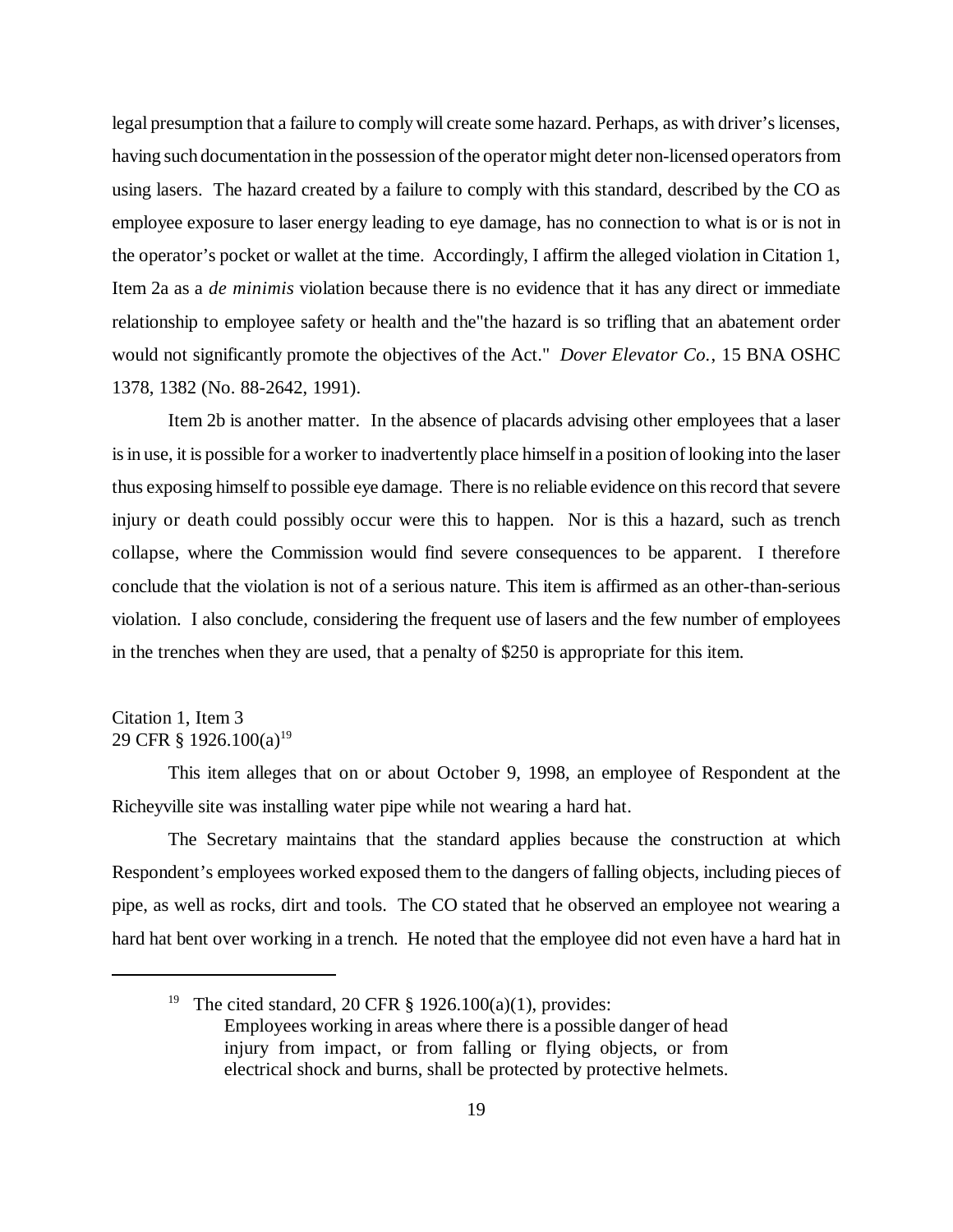his possession. Former employees testified that they did not generally wear hard hats while working in trenches and that Respondent did not insist that they do. Respondent points to the testimony of a foreman to the effect that he stressed the use of hard hats and that the employees " had hard hats all the time." Respondent argues that since the CO testified that he may not have been wearing a hard hat during the inspection, his citing Respondent for this alleged violation "is another example of the CO's arbitrary and capricious enforcement of his interpretation of OSHA regulations, inasmuch as every person on a construction site not protected within a machine cab is at risk for possible head injury, and as such the CO violated the very rule for which he cited the employer." Once again, Respondent addresses the CO's actions and motivations without showing unfair or prejudicial enforcement. Indeed, in this instance, Respondent's own argument concedes the applicability of the standard, the exposure to the hazard and the risks involved. It does not deny the alleged violation either. For the reasons previously stated, I find the CO's testimony to be credible and supported by and consistent with other credible evidence of record. The violation cited in Citation 1, Item 3 is affirmed as a serious violation, the proposed penalty of \$1,250 is appropriate.

## Citation 1, Item 4 29 CFR § 1926.251(a)(1)<sup>20</sup>

Instance a alleges that "a badly cut shackle was in use on one of the lifting bars" at the Central City site on or about October 10, 1998. The Secretary points to photographic evidence and the CO's description of lifting equipment with a damaged shackle. The equipment was in plain view of supervisors subjecting any employees in the area to the danger of falling concrete manhole sections. (Tr. 144) The CO described the possible injuries as broken bones or more serious injuries. (Tr. 148)

Instance b alleges a violation of the same standard in Central City on or about October 1, 1998. The CO testified as to the presence of defective equipment and took photographs of a 12 foot long alloy steel chain sling missing a hook at the end. (Tr.146, GX-11, 12) According to the CO, neither the foreman nor the employees present knew where the hook was. (*Id.*) He stated that the

<sup>&</sup>lt;sup>20</sup> The cited standard, 20 CFR  $\S$  1926.251(a)(1), provides: Rigging equipment for material handling shall be inspected prior to use on each shift and as necessary during its use to ensure that it is safe. Defective rigging equipment shall be removed from service.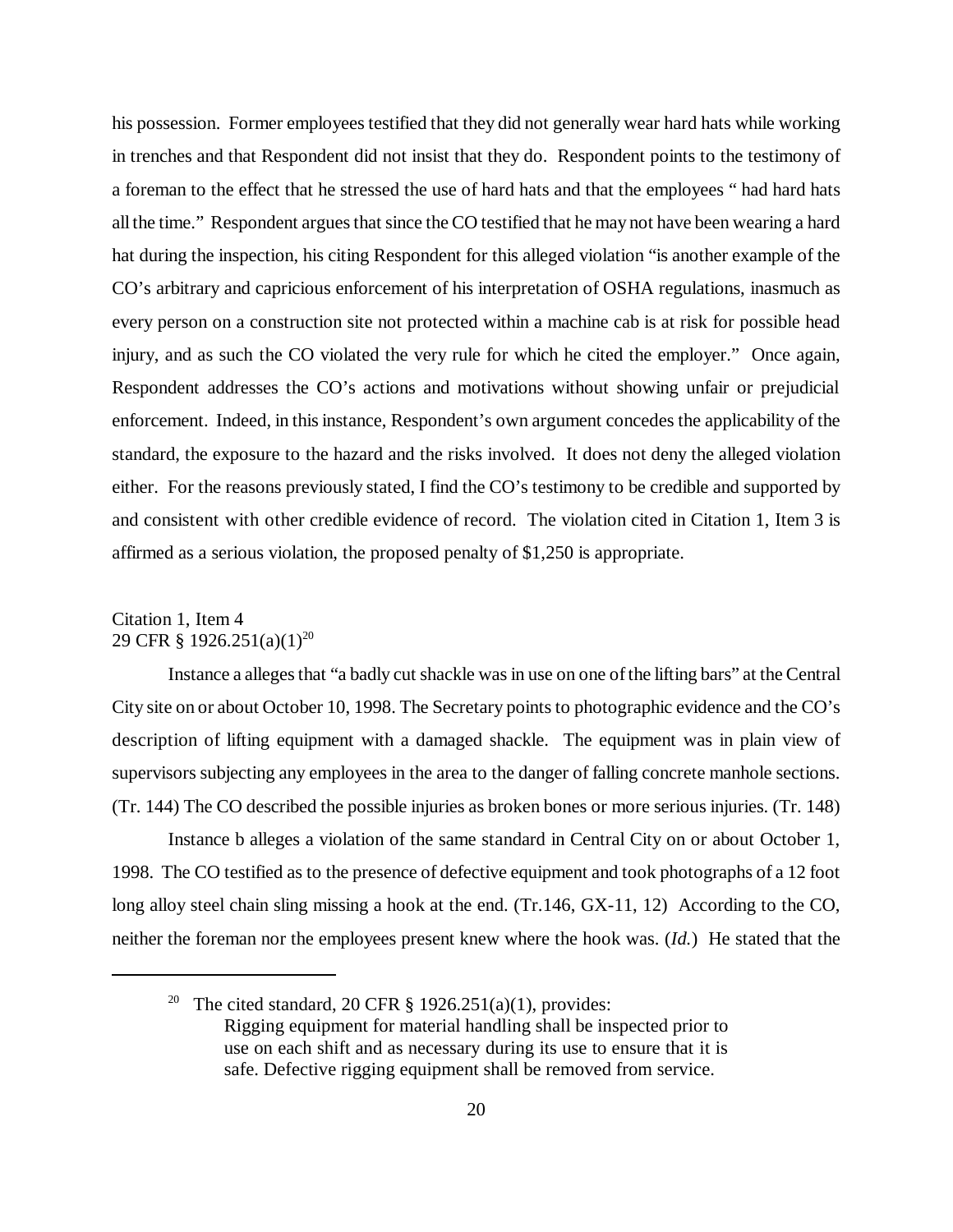lack of a hook rendered the sling more likely to release the load, exposing employees in the vicinity or in the trench to the danger of falling loads. (Tr. 148-50).

Respondent claims that the Secretary presented no "conclusive evidence" as to the two cited instances. (Resp. brief, pp. 11-12). Respondent is incorrect. Based on the Compliance Officers's testimony as to his observations which I fully credit, both instances contained in Item 4 are affirmed. I conclude that the proposed penalty of \$1,000 is appropriate.

### Citation 1, Items 5a and 5b 29 CFR § 1926.251(a) and .251(b)(1)<sup>21</sup>

The Secretary alleges that accessories and slings used for lifting were not properly marked with their weight limits at the Central City site on or about October 1, 1998. The two cited standards are very similar in nature in that they require that lifting accessories and slings be marked or tagged to indicate their lifting capacity.

The CO's testified that two lifting devices at the site were identified as to capacity and were ready and available for use. This unrebutted testimony is sufficient to make a *prima facie* case for a violation of these standards, even without photographs or eyewitness accounts of the use of the devices. It is reasonable to infer that equipment generally used in the on-going operations which was available and ready to use was, in fact, used with the defects the CO found in that equipment and that employees were exposed to the hazards posed by the equipment. Respondent's claim that the evidence of employee exposure was "speculative" is rejected.<sup>22</sup> If an employee were to be hit by an object falling out of a sling, the likely result would be serious injury. Thus, the instances are serious.

and 29 CFR § 1926.251(b)(1) provides:

# $22$  See note 18.

<sup>&</sup>lt;sup>21</sup> Title 29 CFR §§ 1926.251(a)(4), provides:

Special custom design grabs, hooks, clamps, or other lifting accessories, for such units as modular panels, prefabricated structures and similar materials, shall be marked to indicate the safe working loads and shall be proof-tested prior to use to 125 percent of their rated load.

Welded alloy steel chain slings shall have permanently affixed durable identification stating size, grade, rated capacity, and sling manufacturer.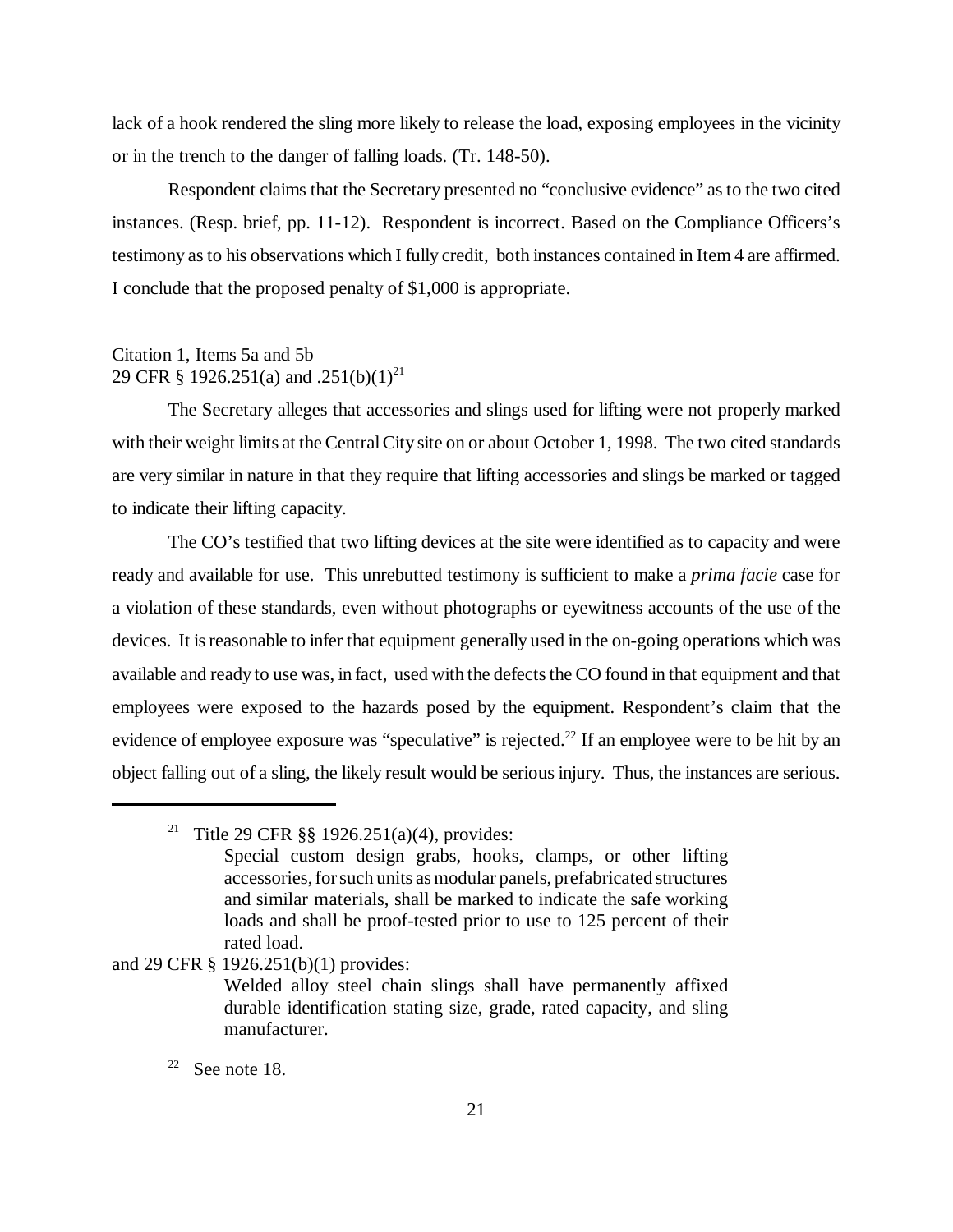Accordingly, Items 5a and 5b are affirmed as a serious violations of the Act and the proposed penalty of \$1000 is found to be appropriate.

## Citation 1, Item 6 29 CFR § 1926.651(c)(2)<sup>23</sup>

The CO measured the depth of the trench at the Richeyville work site and found it to be over 4 feet deep. (Tr. 120) I find that his testimony of the depth of the trench is more reliable and credible than Respondent's oblique complaint that there was no depth measurement indicated in the photographs. I also find the CO's testimony more reliable and credible than that of Respondent's highest management official, who reasoned that the depth was not over 4 feet because the pipes were planned to be buried at a depth of 4 feet and Respondent generally tried to dig trenches at a lesser depth than that planned for. (Tr. 715-16) There is no dispute that no ladder or other similar means of exit were present for distances over 25 feet laterally. The Secretary has established the violation. Difficulty in getting out of a trench may well lead to serious injuries in the event of a collapse or other dangerous conditions. Also, employees climbing in and out of trenches without an effective means of egress are more likely to slip and fall. All employees working in the trench were thus exposed to the hazards. Thus, the violation is serious. Item 6 is affirmed and the penalty of \$2500 proposed is found to be appropriate.

Citation 1, Item 7 29 CFR. § 1926.651(h)<sup>24</sup>

 $24$  The cited standard provides:

<sup>&</sup>lt;sup>23</sup> The standard at 29 CFR 1926.651(c)(2) provides: A stairway, ladder, ramp or other safe means of egress shall be located in trench excavations that are 4 feet (1.22 m) or more in depth so as to require no more than 25 feet (7.62 m) of lateral travel for employees.

Employees shall not work in excavations in which there is accumulated water, or in excavations in which water is accumulating, unless adequate precautions have been taken to protect employees against the hazards posed by water accumulation. The precautions necessary to protect employees adequately vary with each situation,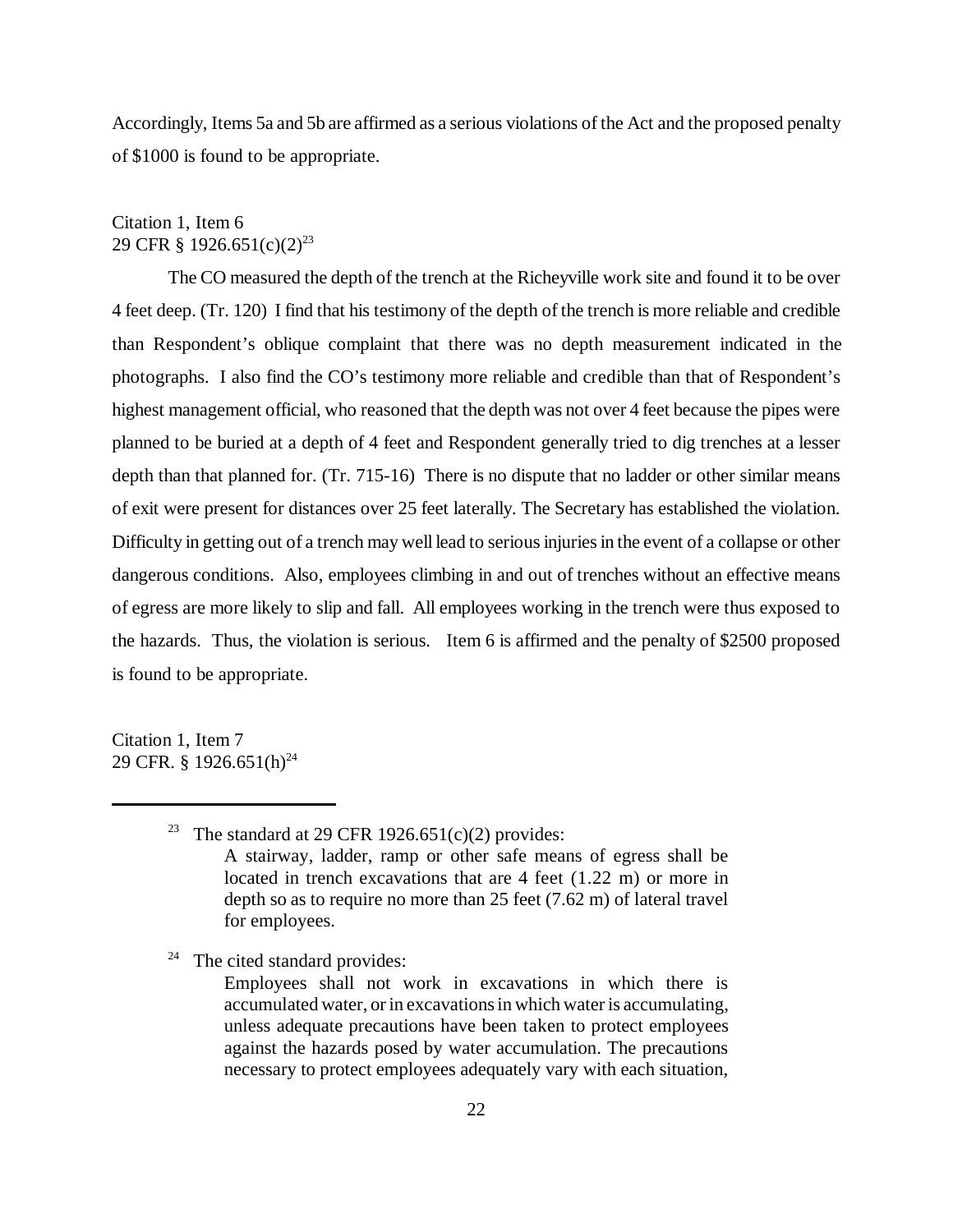It is alleged that this violation occurred at the Central City work site on or about September 9, 1998, the day of one of the trench collapses. The standard requires that additional precautions be taken where employees are working in an excavation in which water has accumulated.

The Secretary relies on the CO's testimony noting that he "obtained the evidence (that wet conditions existed and that no additional precautions were taken) in talking with people that were at the job site on September 9, 1998 at the trench involving the collapse that [an employee] was involved in." (Tr 162) There is also direct evidence from that employee, who has been found to be credible, that the trench wall which fell was "wet and cracked" and that there was knee deep mud in the bottom of the trench. (Tr. 18-19, 62) The foreman's testimony at the hearing to the contrary was not credible, especially in light of his earlier deposition testimony that water was present. (Tr. 454-55) In regard to the terms of the standard, I note that while walls of a trench might be wet or damp without any significant accumulation of water, knee-deep mud is more than mere dampness. The presence of knee-deep mud raises the reasonable inference that a significant amount of water was present and, as discussed previously, there were virtually no cave-in protections in place. This evidence is sufficient to meet the requirements set down by the court in *Dakota Underground, Inc., v. Secretary of Labor*, 200 F.3d 564, 568 (8<sup>th</sup> Cir. 2000). I find that the Secretary has shown the existence of the violative condition by a preponderance of the reliable evidence of record, as well as employee exposure and employer knowledge of the condition. Citation 1, Item 7 is affirmed as a serious violation and the proposed penalty of \$ 3500 is appropriate.

Citation 1, Item 8 29 CFR. § 1926.651(j)(2)<sup>25</sup>

> but could include special support or shield systems to protect from cave-ins, water removal to control the level of accumulating water, or use of a safety harness and lifeline.

<sup>25</sup> The standard at 29 CFR  $\S$  1926.651(j)(2) provides:

Employees shall be protected from excavated or other materials or equipment that could pose a hazard by falling or rolling into excavations. Protection shall be provided by placing and keeping such materials or equipment at least 2 feet (.61 m) from the edge of excavations, or by the use of retaining devices that are sufficient to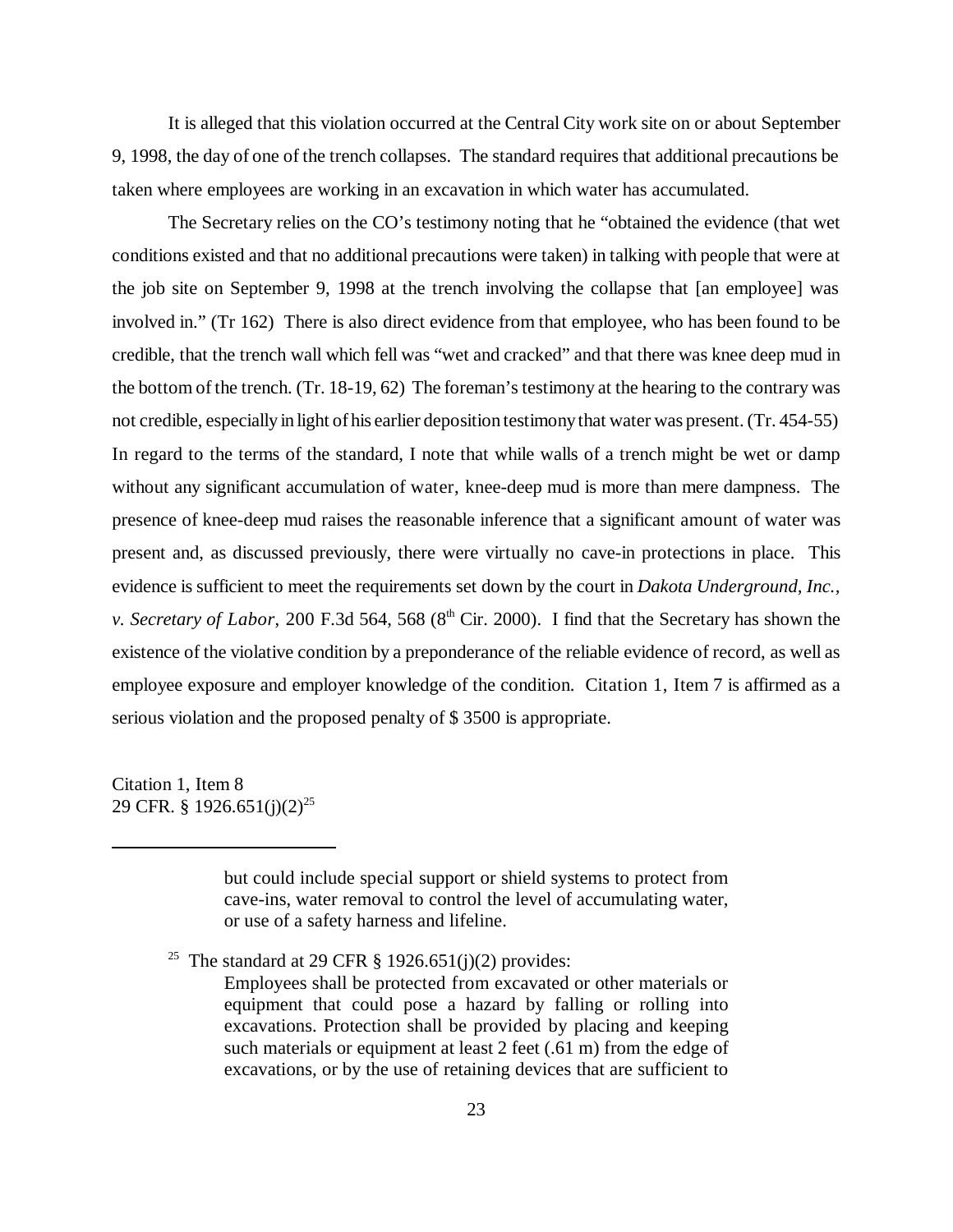The CO testified as to his observations of the spoils pile at the Richieville work site on October 9, 1998 (Tr. 166, 170, GX 14, 15). He stated that they were approximately 12 inches high and contained stones about the size of a baseball. An employee was in the trench below without a hard hat and the condition was in plain view of foremen at the site. (Tr. 167)

Respondent maintains that there is insufficient evidence upon which to establish that the spoils piles presented a danger to employees in the trench. The CO's credible testimony, however, establishes that the pile was close enough to slough off into the trench and that they contained materials which presented a danger to those in the trench. Thus, a preponderance of the reliable, credible evidence of record shows that there were "excavated or other materials or equipment that could pose a hazard by falling or rolling into [the] excavation." The violation is serious in that falling materials, including stones the size of baseballs, hitting an employee from above are likely to result in serious injury. The item is affirmed and I find that a penalty of \$1000 is found to be appropriate.

# Citation 1, Item 9 29 CFR § 1926.652(a)(1)<sup>26</sup>

This item identifies two locations alleged to be in violation of the cited standard: Richeyville on or about October 9, 1998 (instance a) and Central City, on or about October 1, 1998 (instance b).

The cited instances relate to trenches other than the ones cited in the willful citation. In instance a, the Secretary relies on the CO's measurements while Respondent looks to its management official's memory and supposition that the job was to be a "4-foot bury. (Tr. 719-20) The CO's measurement, however, is insufficient to establish a violation. He measured the depth of the trench

prevent materials or equipment from falling or rolling into excavations, or by a combination of both if necessary.

<sup>&</sup>lt;sup>26</sup> The text of the standard is set forth in footnote 1.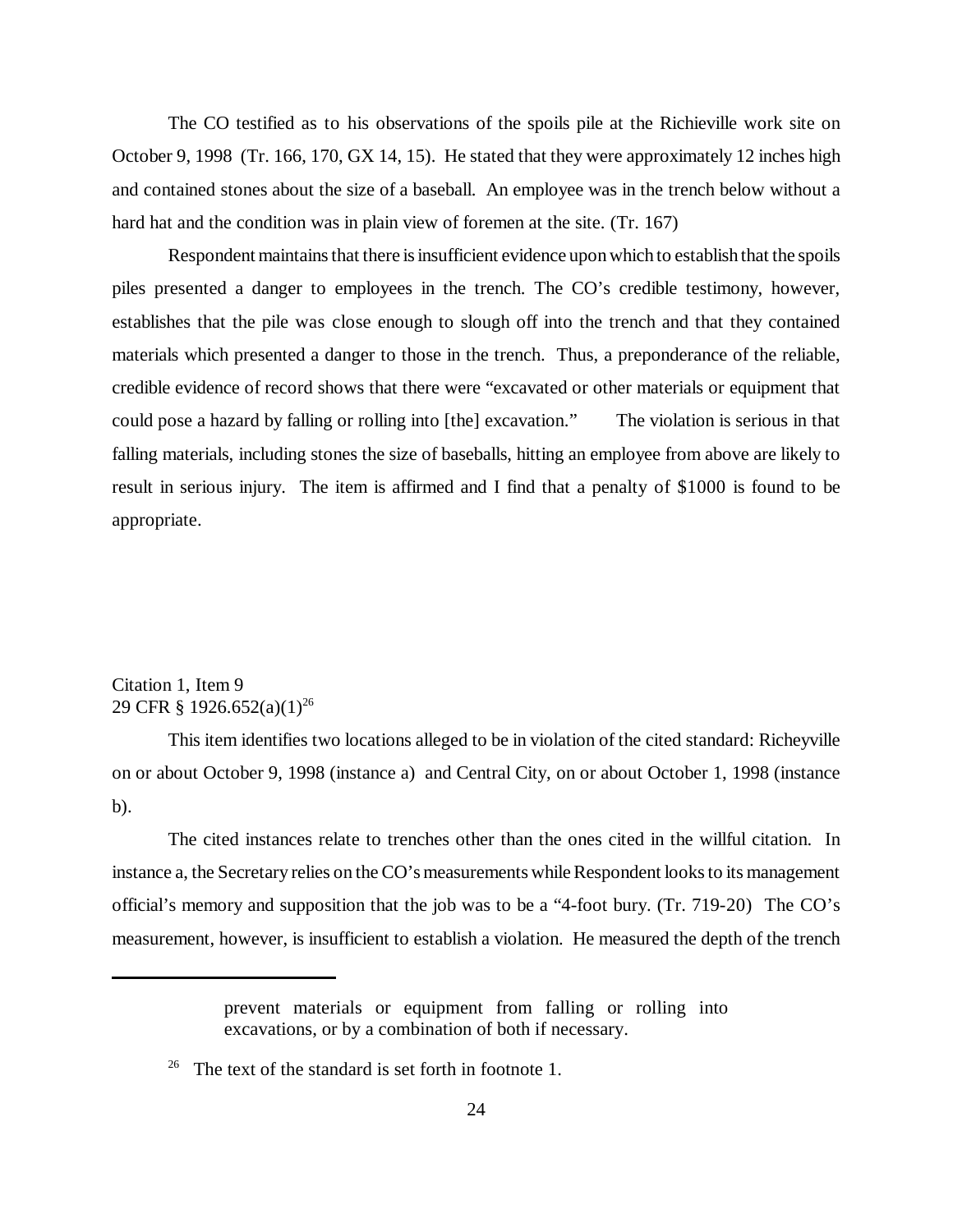from the bottom to the top of spoils piles on the side of the trench. (Tr. 169-70). He did not testify as to the specific heights of the spoils piles at the places where he took the depth measurements. The Secretary argues that the height of a spoils pile directly adjacent to the edge of a trench is to be included in measurements of the depth of the trench because "it contributes to the hazards associated with the trench's depth." (Sec. brief, p. 27). There is no legal support for this proposition. There are specific standards dealing with the hazards created by spoils piles or by additional anticipated loads. See, 29 CFR § 1926.651(j)(2) and 29 CFR. § 1926.652(a)(2). The correct measurement of the depth of a trench for purposes of the cited standard is the distance from the deepest part of the trench to the ground level. *Trumid Constr. Co. Inc.,* 14 BNA OSHC 1784 (No. 86-1139, 1990). The application of this standard requires that the Secretary show by a preponderance of the evidence that the cited trench was 5 feet or more in depth. The CO's measurements in this case do not demonstrate this, nor does any other reliable evidence. Accordingly, instance a is vacated.

Instance b refers to an excavation at the Central City site that was inspected by the CO on October 1, 1998. His testimony and photographs show an excavation containing a trench box which only partially supports the walls. (Tr. 176-79, GX 17, 18, 19). The CO measured the depth of the trench as "approximately 10 feet." (Tr 178). The CO's testimony as to the depth was credible, consistent with the phonographs and unrebutted, and Respondent's argument that there is "no evidence confirming the depth of the trench" is rejected. I find that the excavation was over 5 feet deep and lacked adequate cave-in protection in that the trench box in place did not cover the entirety of the trench. The evidence of employee exposure is, however, not persuasive. The CO relied on statements of two employees that "they were down there" without specifying whether they were in the protected or unprotected portion of the trench. Indeed, he conceded that the employees denied being in the trench outside the area of the box. (Tr. 181) In addition, the CO's reliance on boot prints on the bottom of the trench outside of the protected area is misplaced in light of his concession that the employees told him that the prints were put into the bottom at a time when the trench box was in a different position, one that afforded them protection at the time. (*Id.*) I find that a preponderance of the evidence of record does not support the conclusion that employees were in an unprotected area of the trench. Accordingly, instance b of item 9 is vacated.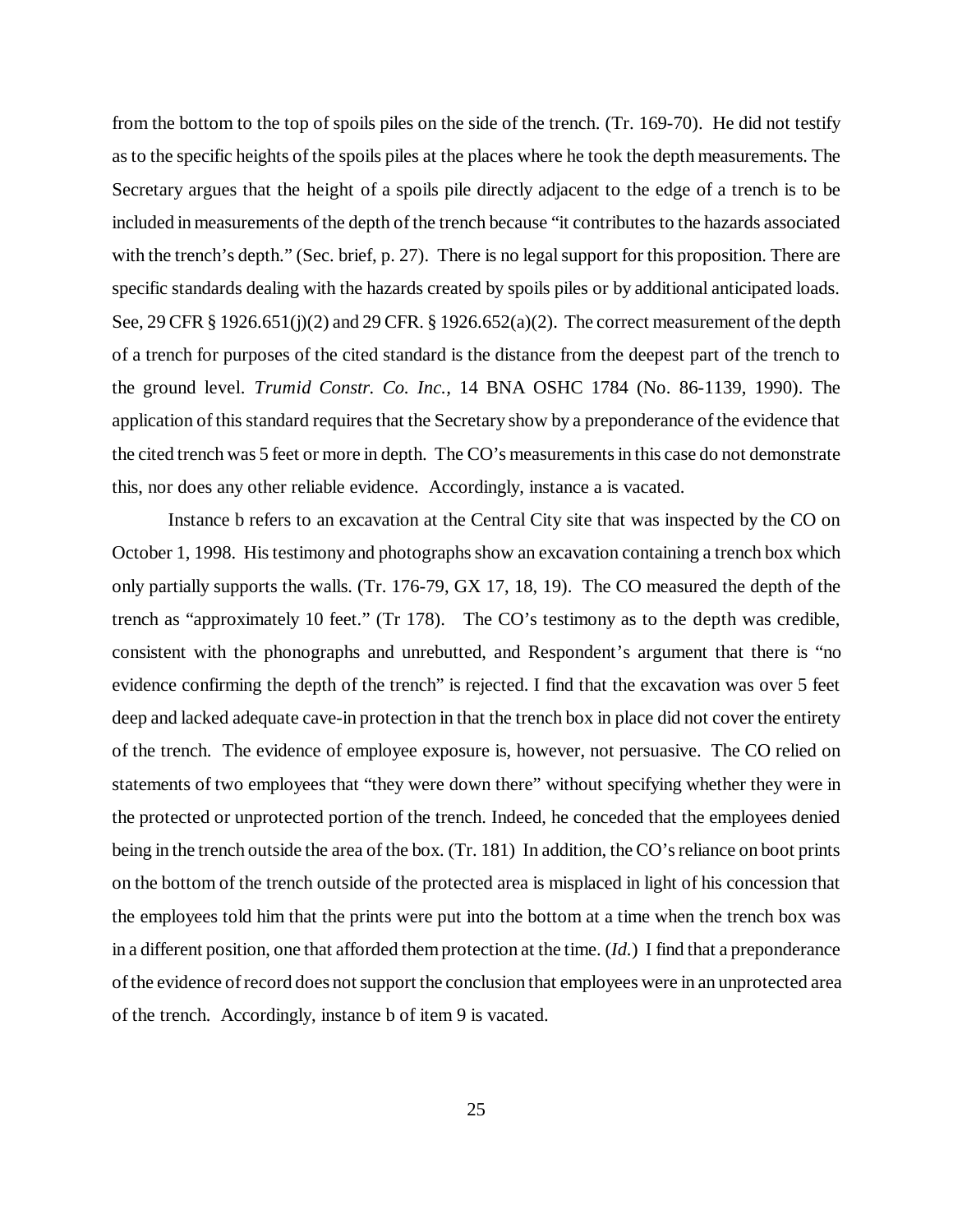### Citation 1, Item 10 29 CFR § 1926.652(b)(2)<sup>27</sup>

This item refers to the same excavation as discussed in Item 9, instance b, above, that is, the excavation at the Central City site that was partially protected by a trench box. This item alleges that the trench box was not of the proper size or was not properly installed in that the 8-foot high trench box, having been installed in a 10-foot deep trench, allowed 22" of unshored, unsloped trench wall soil to extend above the sides of the box. (Tr. 186-188) The Secretary contends that the sides of the box should have extended at least 18 inches above the ground level. The CO identified the two employees who worked inside the trench box as those who were exposed to possible injuries such as bruises or broken bones if materials from the area of the wall above the top of the trench box had fallen into the trench. He described possible injuries ranging from bruises to broken bones and "perhaps even more severe injuries." (Tr. 188)

Respondent once again argues that the distance from the top of the trench box to the ground level cannot be determined merely by looking at the photographs in evidence (GX 18, 19) The argument is rejected in light of the CO's testimony that he measured the distance (Tr. 188) Respondent's further argument, that the CO did not personally witness employee exposure, is rejected based on the CO having been told by employees that they had been in the excavation laying pipe. This fact, coupled with their denial that they had worked in the unprotected area of the trench, necessarily raises the inference that they worked in the protected area where this violative condition existed. I find that the violative condition existed as alleged and that there was employee exposure to the hazard created by that condition. I also find that the soil falling on employees working below could result in injuries such as broken bones. The violation is thus affirmed as and without any indication as to the duration of employee exposure and upon considering the fact that a trench box was in place, a penalty of \$1000 is appropriate. Accordingly, Citation 1, Item 10 is affirmed.

 $27$  The cited standard provides;

Option (2) - Determination of slopes and configurations using Appendices A and B. Maximum allowable slopes, and allowable configurations for sloping and benching systems, shall be determined in accordance with the conditions and requirements set forth in appendices A and B to this subpart.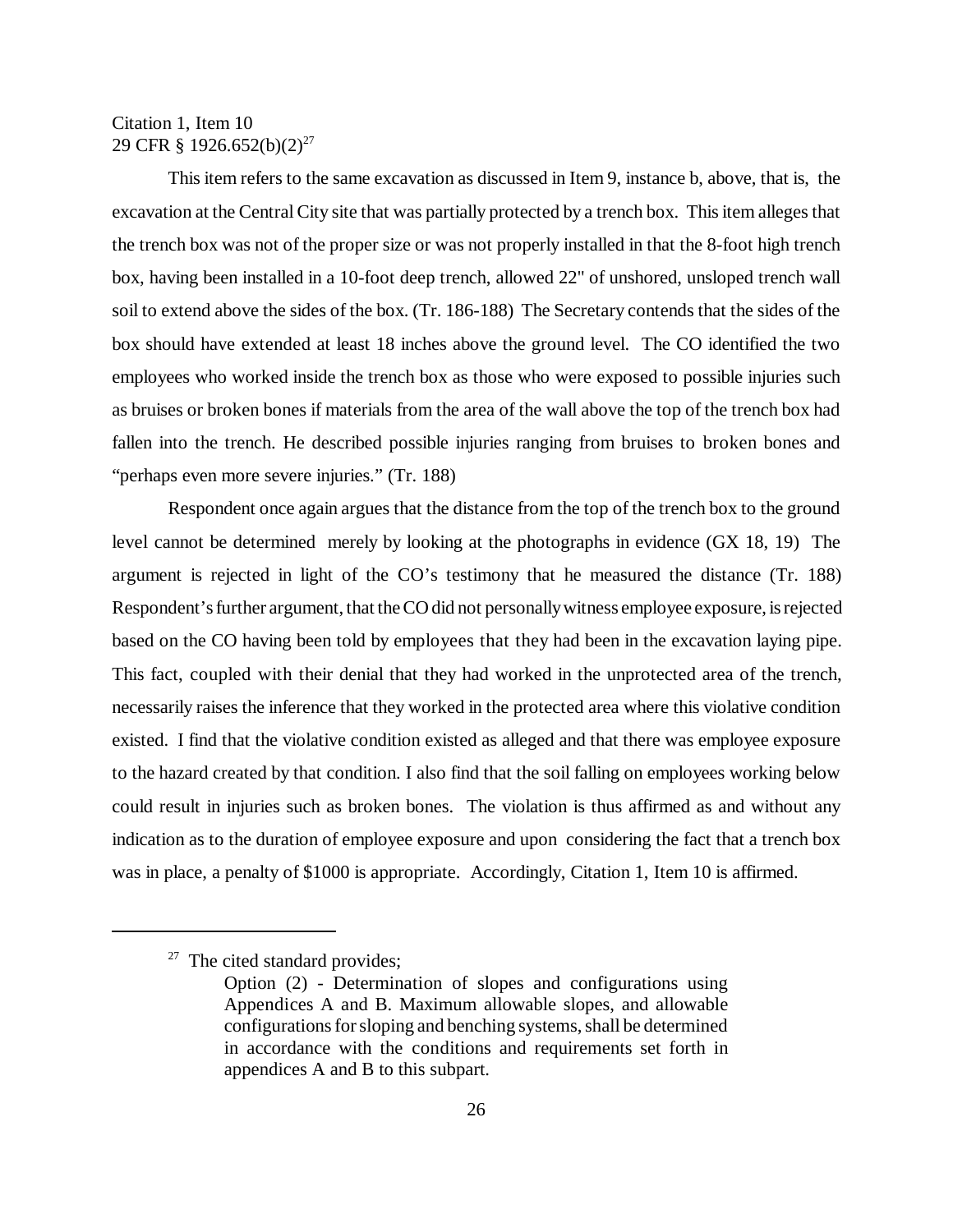Citation 3, Items 1a and 1b 29 CFR § 1904.4 and § 1904.5(b)<sup>28</sup>

The Secretary contends that Respondent failed to meet OSHA record-keeping requirements of section 1904.4 in two instances and of 1904.5(b) in one instance. A single other-than-serious violation is alleged with a proposed penalty of \$7000.

Respondent does not dispute the alleged violations and argues only that the record demonstrates that the amount of the penalty proposed was an administrative error and should read \$1000 for each instance. (Resp. brief, p. 26 Tr. 576) Respondent is correct as to the penalty amount, and, based upon the record, the violations are affirmed as other-than-serious violations and a penalty of \$2000 is found to be appropriate. Accordingly, Citation 3, Items 1a and 1b are affirmed.

Respondent does not contest the violation alleged in Citation 3, Item  $1b^{29}$  for which no

<sup>28</sup> The standard at 29 CFR  $\S$  1904.4 provides:

In addition to the log of occupational injuries and illnesses provided for under §§1904.2, each employer shall have available for inspection at each establishment within 6 working days after receiving information that a recordable case has occurred, a supplementary record for each occupational injury or illness for that establishment. The record shall be completed in the detail prescribed in the instructions accompanying Occupational Safety and Health Administration Form OSHA No. 101. Workmen's compensation, insurance, or other reports are acceptable alternative records if they contain the information required by Form OSHA No. 101. If no acceptable alternative record is maintained for other purposes, Form OSHA No. 101 shall be used or the necessary information shall be otherwise maintained.

The standard at 29 CFR § 1904.5(b) provides:

The summary shall be completed by February 1 beginning with calendar year 1979. The summary of 1977 calendar year's occupational injuries and illnesses shall be posted on form OSHA No. 102.

<sup>29</sup> Citation 3, Item 1b alleged a violation of the record keeping requirement at 29 CFR  $\S$ 1904.5(b) which provides;

The [annual] summary [of occupational injuries and illnesses for the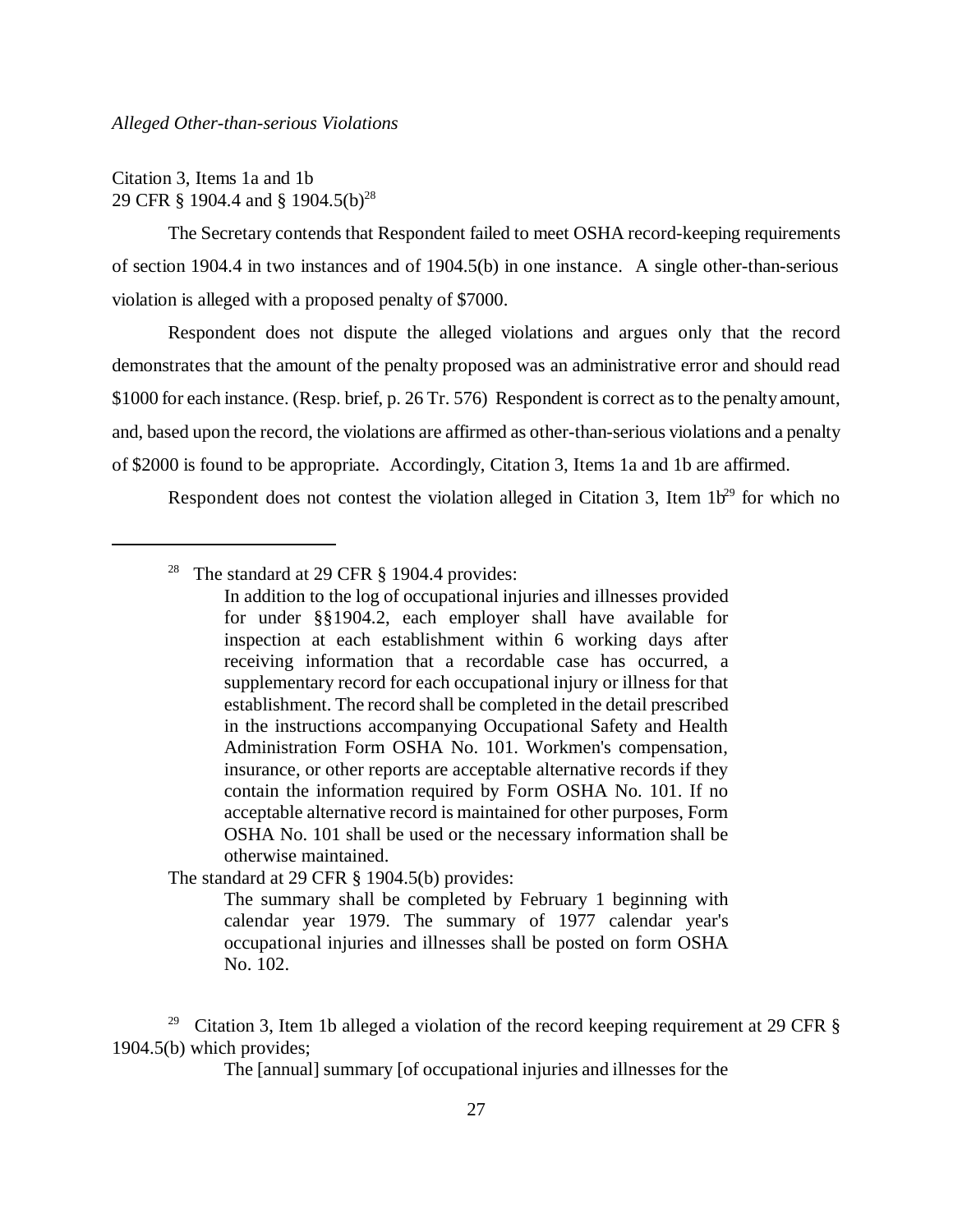separate penalty was proposed. Accordingly, Citation 3, Item 1b is affirmed with no separate penalty being assessed.

Citation 3, Item 2 29 CFR § 1910.1200(e)(1)<sup>30</sup>

The cited standard requires that employers develop, implement and maintain a written hazard communication program and identifies the content of such a program. The CO testified that during his interviews with employees and management officials of Respondent, no one indicated the existence of such a program. (Tr. 211) Respondent does not deny that it had no hazard communication program but cites a portion of the transcript of the hearing (Tr. 212) and maintains that "the Secretary presented no evidence of employee exposure." (Resp. brief, p.26) Respondent refers to a dialogue during the course of the hearing during which an objection to testimony given by the CO was sustained. Respondent, however, misinterprets the ruling made at the hearing. The dialogue, in its entirety, was as follows:

> Q [By Ms. Green] And what is the hazard involved here? A [CO] Well, the hazard would vary with the diesel fuel, the hydraulic oil, the gasoline. You are looking at a potentially, a flammable hazard. I did a fatality about three years ago involving hydraulic oil. Even though hydraulic oil is a combustible liquid, once it's heated it gets turned into a flammable. And that situation existed and it was spilled about three or four years ago and an employee died

from the burns that he suffered from hydraulic oil.

<sup>30</sup> The cited standard provides:

prior calendar year] shall be completed by February 1 beginning with calendar year 1979. The summary of 1977 calendar year's occupational injuries and illnesses shall be posted on form OSHA No. 102.

Employers shall develop, implement, and maintain at each workplace, a written hazard communication program which at least describes how the criteria specified in paragraphs (f), (g), and (h) of this section for labels and other forms of warning, material safety data sheets, and employee information and training will be met, and which also includes the following . . . .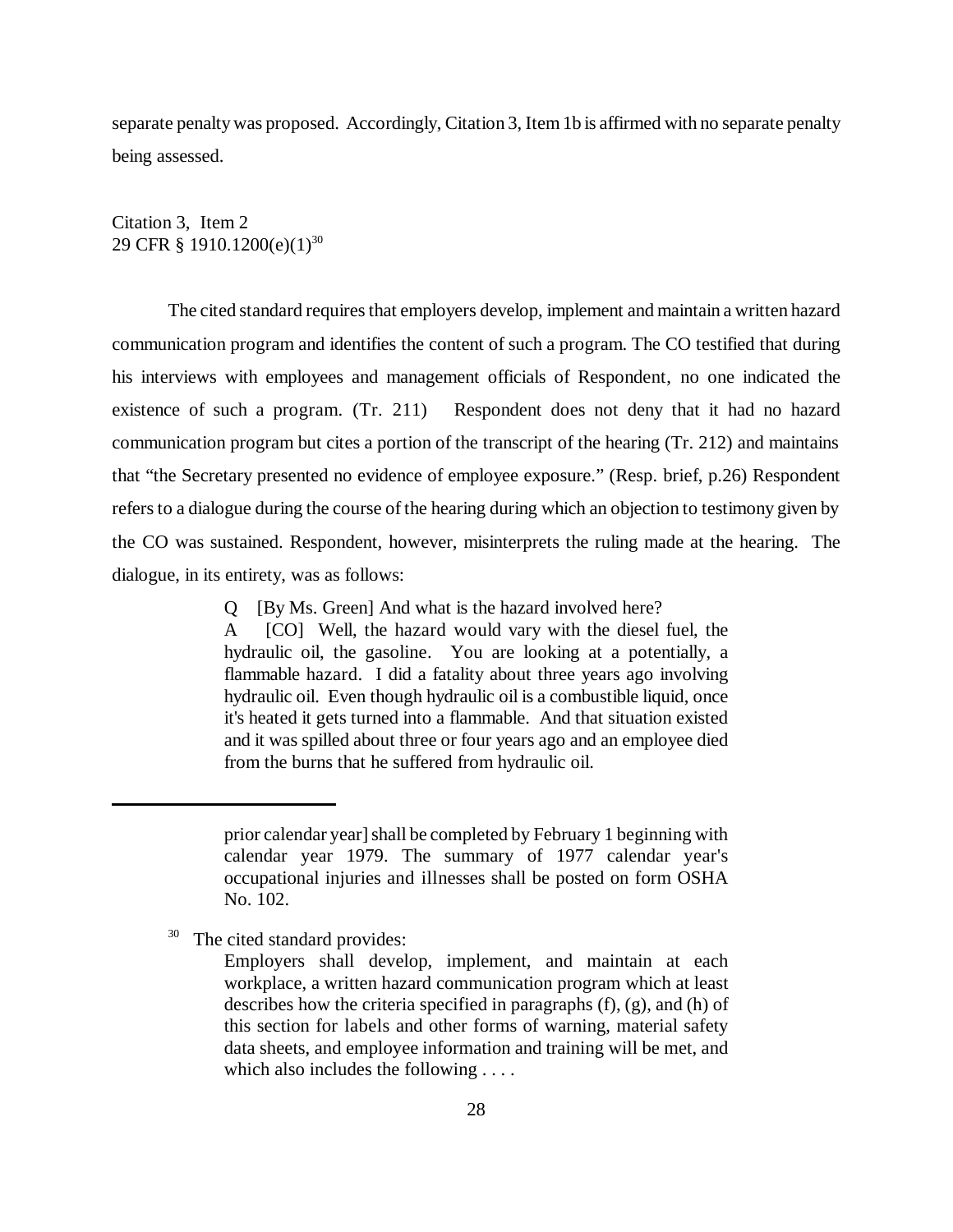MR. REINHART: Objection, Your Honor. Motion to strike. I would ask the court to strike all of [the CO's] anecdotal evidence that he has provided. There is no evidence that there was any exposure of any DT employee to the materials he is describing. JUDGE SCHOENFELD: Motion sustained.

Respondent's motion to strike did not strike the entire answer. The objection was directed at "the anecdotal evidence," no more. Moreover, while there may not be any observational evidence of exposure to hot, flammable hydraulic oil, it is reasonable to infer that gasoline, diesel fuel and pipe glues were used at the site, given the nature of Respondent's business and activities. Employee exposure to any such materials requires the development, implementation and maintenance of a written hazard communication program. Item 2 of Citation 3 is affirmed. No penalty was proposed and none is assessed.

## Citation 3, Items 3 and 4 29 CFR §§1910.1200(g)(1) and 1910.1200(h)<sup>31</sup>

Respondent does not contest the violations alleged in Citation 3, Items 3 and 4. These items are accordingly affirmed as other-than-serious violations. No penalty was proposed and none is assessed for these items.

### *FINDINGS OF FACT*

<sup>31</sup> The cited standards provide:

 $1910.1200(g)(1)$  Chemical manufacturers and importers shall obtain or develop a material safety data sheet for each hazardous chemical they produce or import. Employers shall have a material safety data sheet in the workplace for each hazardous chemical which they use.

and

<sup>1910.1200(</sup>h)(1) Employers shall provide employees with effective information and training on hazardous chemicals in their work area at the time of their initial assignment, and whenever a new physical or health hazard the employees have not previously been trained about is introduced into their work area. Information and training may be designed to cover categories of hazards (e.g., flammability, carcinogenicity) or specific chemicals. Chemical-specific information must always be available through labels and material safety data sheets.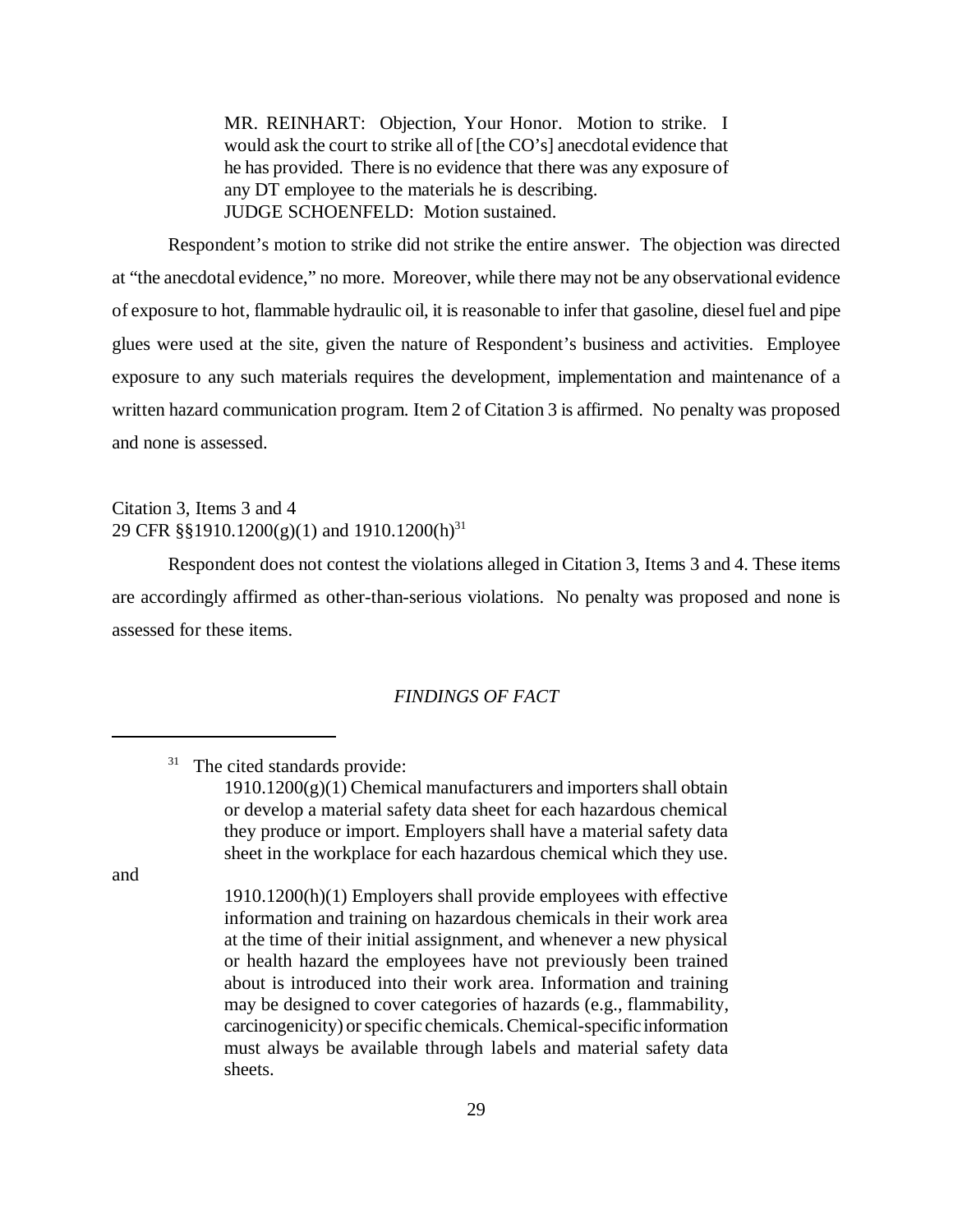All findings of fact necessary for a determination of all relevant issues have been made above. Fed. R. Civ. P. 52(a). All proposed findings of fact and conclusions of law inconsistent with this decision are hereby denied.

#### *CONCLUSIONS OF LAW*

1. Respondent was, at all times pertinent hereto, an employer within the meaning of section 3(5) of the Occupational Safety and Health Act of 1970, 29 U. S. C. § § 651 - 678 (1970).

2. The Occupational Safety and Health Review Commission has jurisdiction over the parties and the subject matter.

3. Conclusions as to the alleged violations are as follows:

| Citation 1 - Alleged Serious Violations |             |            |                    |                  |  |  |
|-----------------------------------------|-------------|------------|--------------------|------------------|--|--|
| Item(s)                                 | Instance(s) | Conclusion | Classification     | Appropriate      |  |  |
|                                         |             |            |                    | Penalty          |  |  |
|                                         |             |            |                    | (Dollars)        |  |  |
| 1a                                      | a & b       | Vacated    |                    |                  |  |  |
| 1 <sub>b</sub>                          | $a \& b$    | Affirmed   | Serious            | 1,250            |  |  |
| 2a                                      |             | Affirmed   | De minimis         | $\boldsymbol{0}$ |  |  |
| 2 <sub>b</sub>                          |             | Affirmed   | Other-than-serious | 250              |  |  |
| 3                                       |             | Affirmed   | <b>Serious</b>     | 1,250            |  |  |
| 4                                       | a & b       | Affirmed   | Serious            | 1,000            |  |  |
| 5a & b                                  |             | Affirmed   | Serious            | 1,000            |  |  |
| 6                                       |             | Affirmed   | Serious            | 2,500            |  |  |
| 7                                       |             | Affirmed   | Serious            | 3,500            |  |  |
| 8                                       |             | Affirmed   | Serious            | 1,000            |  |  |
| 9                                       | a           | Vacated    |                    |                  |  |  |
|                                         | b           | Vacated    |                    |                  |  |  |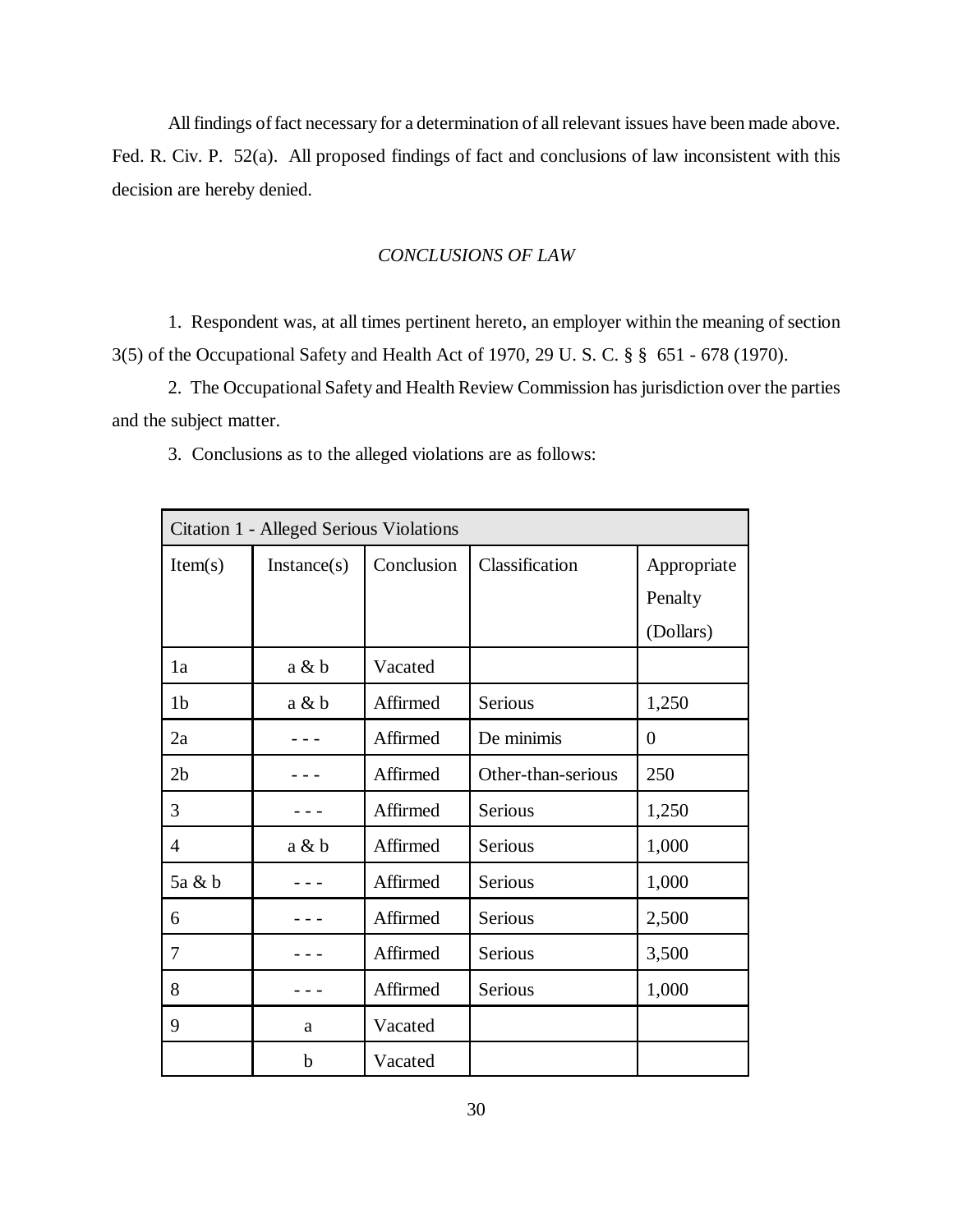| 10                                                 |       | Affirmed | Serious            | 1,000  |  |  |
|----------------------------------------------------|-------|----------|--------------------|--------|--|--|
| Citation 2 - Alleged Willful Violations            |       |          |                    |        |  |  |
|                                                    |       | Affirmed | Willful            | 70,000 |  |  |
|                                                    |       | Affirmed | Willful            | 25,000 |  |  |
| 3                                                  |       | Affirmed | Willful            | 10,000 |  |  |
| Citation 3 - Alleged Other-Than-Serious Violations |       |          |                    |        |  |  |
| 1a                                                 | a & b | Affirmed | Other-than-Serious | 2,000  |  |  |
| 1 <sub>b</sub>                                     |       | Affirmed | Other-than-Serious | 0      |  |  |
| $2,3$ and 4                                        |       | Affirmed | Other-than-Serious | 0      |  |  |